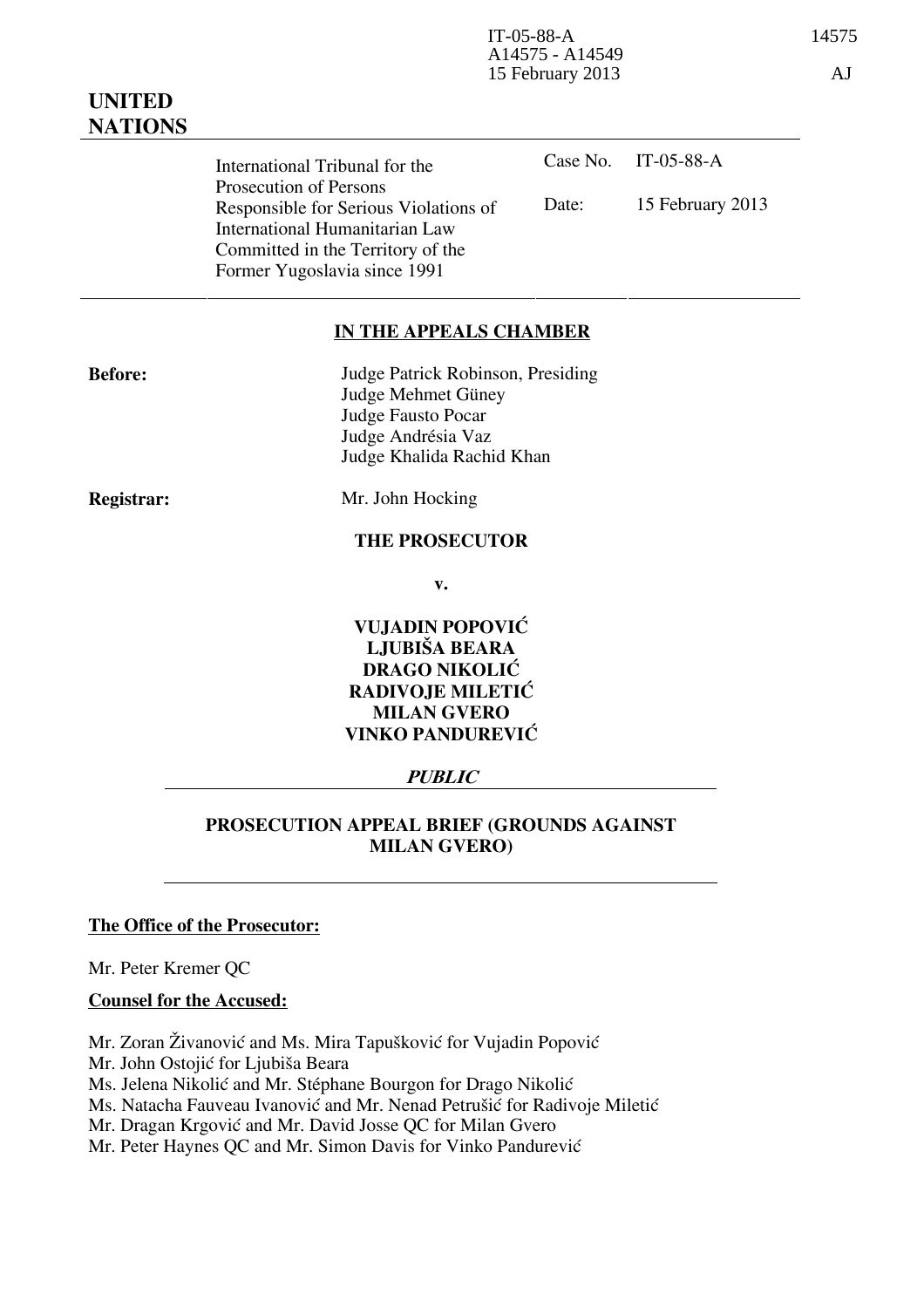# **TABLE OF CONTENTS**

| I. GROUND FOUR: THE CHAMBER ERRED IN ACQUITTING GVERO OF THE                             |  |
|------------------------------------------------------------------------------------------|--|
|                                                                                          |  |
| B. THE CHAMBER ERRED IN LAW IN ACQUITTING GVERO OF THE POTOČARI KILLINGS 1               |  |
| 1. The Chamber applied an erroneous legal standard for JCE III liability  1              |  |
| 2. Gvero knew and accepted that killings might occur in the implementation of the        |  |
| (a) Gvero's acquittal is inconsistent with the Chamber's own finding on foreseeability 3 |  |
|                                                                                          |  |
| C. THE CHAMBER ERRED IN FACT IN ACQUITTING GVERO OF THE POTOČARI KILLINGS7               |  |
|                                                                                          |  |
| II. GROUND FIVE: THE CHAMBER IMPOSED A MANIFESTLY INADEQUATE                             |  |
|                                                                                          |  |
|                                                                                          |  |
| B. THE SERIOUSNESS OF THE UNDERLYING CRIMES WARRANTS AN INCREASE IN THE                  |  |
|                                                                                          |  |
|                                                                                          |  |
| 2. Methodology of forcible transfer – the creation of a humanitarian crisis, cruel and   |  |
|                                                                                          |  |
|                                                                                          |  |
|                                                                                          |  |
| C. THE GRAVITY OF GVERO'S CONDUCT WARRANTS AN INCREASE IN SENTENCE  16                   |  |
| D. THE SENTENCE IS COMPLETELY OUTSIDE THE RANGE OF SENTENCES IMPOSED IN SIMILAR          |  |
|                                                                                          |  |
| E. THE MITIGATING FACTORS RECOGNISED BY THE CHAMBER DO NOT JUSTIFY SUCH A                |  |
|                                                                                          |  |
| F. THE SENTENCE IMPOSED UNDERMINES THE PRIMARY PURPOSES OF DETERRENCE AND                |  |
|                                                                                          |  |
|                                                                                          |  |
|                                                                                          |  |
|                                                                                          |  |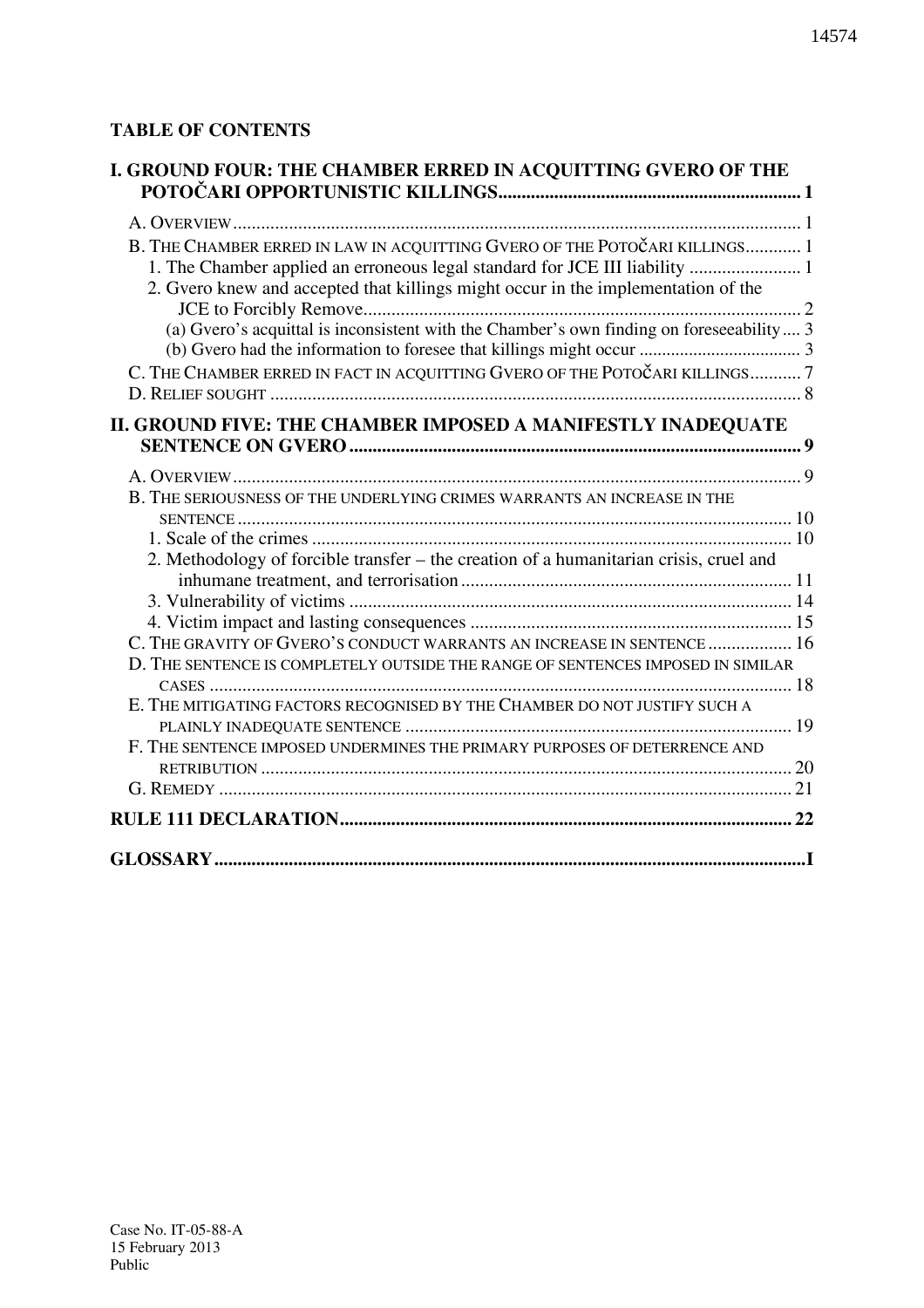# **I. GROUND FOUR: THE CHAMBER ERRED IN ACQUITTING GVERO OF THE POTOČARI OPPORTUNISTIC KILLINGS**

### **A. Overview**

1. Gvero should be convicted for the murders of ten Muslim men by Bosnian Serb Forces in Potočari on 13 July 1995 (Potočari opportunistic killings).<sup>1</sup> These murders were a natural and foreseeable consequence of the JCE to Forcibly Remove.<sup>2</sup> Gvero joined this JCE knowing that the plan was to expel tens of thousands of Bosnian Muslims through extreme violence, including through cruel and inhumane treatment and terrorisation.<sup>3</sup> Throughout the JCE, he was provided with information which made the possibility of killings foreseeable to him. The only reasonable conclusion is that he was aware of and accepted the possibility of murders in the course of the violent expulsion of the Bosnian Muslims. He should be held liable for the Potočari opportunistic killings pursuant to JCE III.

2. The Chamber erred in law and/or in fact in acquitting Gvero of these murders. It erred in law by requiring Gvero to foresee the *probability* instead of the *possibility* of the opportunistic killings. Applying the correct standard, Gvero must be convicted of murder and murder as an act of persecution. Additionally or alternatively, the Chamber erred in fact in failing to find that Gvero foresaw that opportunistic killings would be perpetrated by Bosnian Serb forces in the course of the forcible transfer.

### **B.** The Chamber erred in law in acquitting Gvero of the Potočari killings

### 1. The Chamber applied an erroneous legal standard for JCE III liability

3. The Chamber applied an erroneous *mens rea* standard for JCE III by requiring Gvero to foresee the *probability* of the opportunistic killings instead of their *possibility*. 4

 $\frac{1}{1}$ Judgement, paras.359, 361, 794(2).

<sup>2</sup> Judgement, para.1088.

<sup>3</sup> Judgement, paras.1803, 1822, 1832-1833. *See also* Judgement, paras.1747-1757, 1765-1779, 1805-1807, 1815-1816 on Gvero's role and extensive knowledge with respect to the events surrounding the fall of Srebrenica in July 1995.

<sup>4</sup> Judgement, paras.1830, 1834. *See also* Judgement, paras.1169, 1304, 1393, 1726-1727, 1733, 1735 (same error, without any impact on the verdict, for other accused).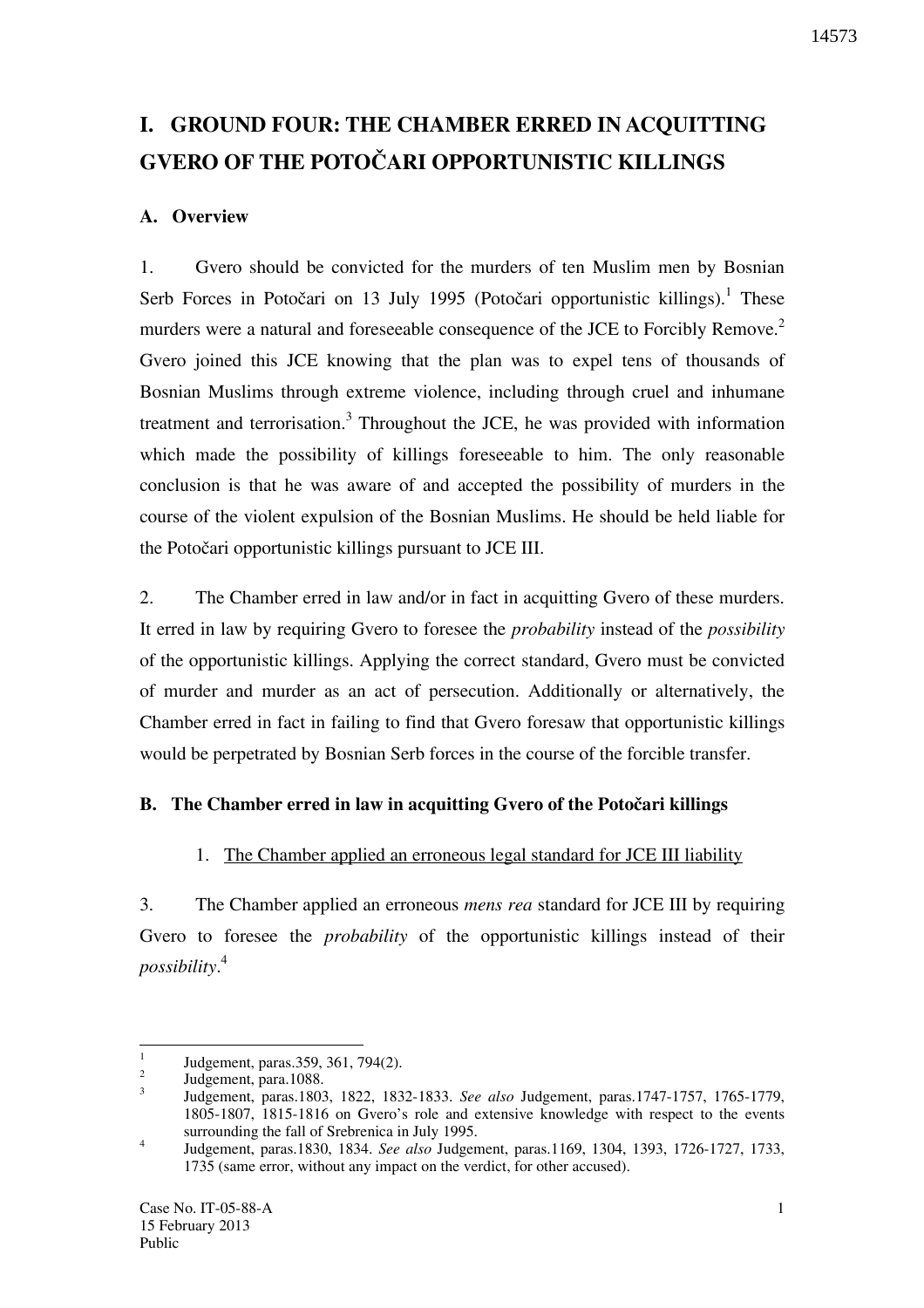4. The Appeals Chamber has expressly rejected the probability standard.<sup>5</sup> The correct standard for JCE III *mens rea* requires that (1) it was foreseeable that the crime *might* be perpetrated and (2) the accused willingly took that risk in the sense that he/she acted with the awareness that the crime was a *possible* consequence of the implementation of the JCE and decided to participate in that enterprise. As the Appeals Chamber explained, this standard is not satisfied by "implausibly remote scenarios" but the possibility of the JCE III crime must be sufficiently substantial as to be foreseeable to the accused.<sup>7</sup>

5. While the Chamber properly set out the law on JCE  $III$ ,<sup>8</sup> it then applied a higher, erroneous, "probability" standard when assessing Gvero's liability. The Chamber was not satisfied that Gvero "would foresee that 'opportunistic' killings *would* be perpetrated by members of the VRS in the course of the forcible transfer<sup>"9</sup> and found that "it was not foreseeable to Gvero that 'opportunistic' killings *would* be a *probable* consequence of the JCE to Forcibly Remove."<sup>10</sup>

6. Had the Chamber applied the correct standard, it would have concluded, on the basis of its own factual findings and the evidence before it, that it was foreseeable to Gvero that opportunistic killings might occur and that he willingly took that risk.

# 2. Gvero knew and accepted that killings might occur in the implementation of the JCE to Forcibly Remove

7. The Chamber's findings demonstrate that Gvero knew of the possibility of opportunistic killings in the implementation of the JCE to Forcibly Remove. Gvero knew about and intended the violent means chosen to forcibly remove tens of thousands of Bosnian Muslims, including cruel and inhumane treatment and terrorisation.<sup>11</sup> Given his senior position in the VRS and his role in the JCE, Gvero was provided with all the information necessary to make it foreseeable to him that civilians might be killed during the operation to forcibly remove them. He would have

 5 *Karadžić* JCE III Decision, para.18.

<sup>6</sup> *Karadžić* JCE III Decision, paras.15, 17-18 and cases cited.

<sup>7</sup> *Karadžić* JCE III Decision, para.18. In this brief, the word "possibility" is used to refer to a "sufficiently substantial" possibility, in accordance with the *Karadžić* JCE III Decision. 8

Judgement, para.1030. **9** 

 $J_{10}$  Judgement, para.1830 (emphasis added).

 $10^{10}$  Judgement, para.1834 (emphasis added).

<sup>11</sup> Judgement, paras.1803, 1822, 1832-1833.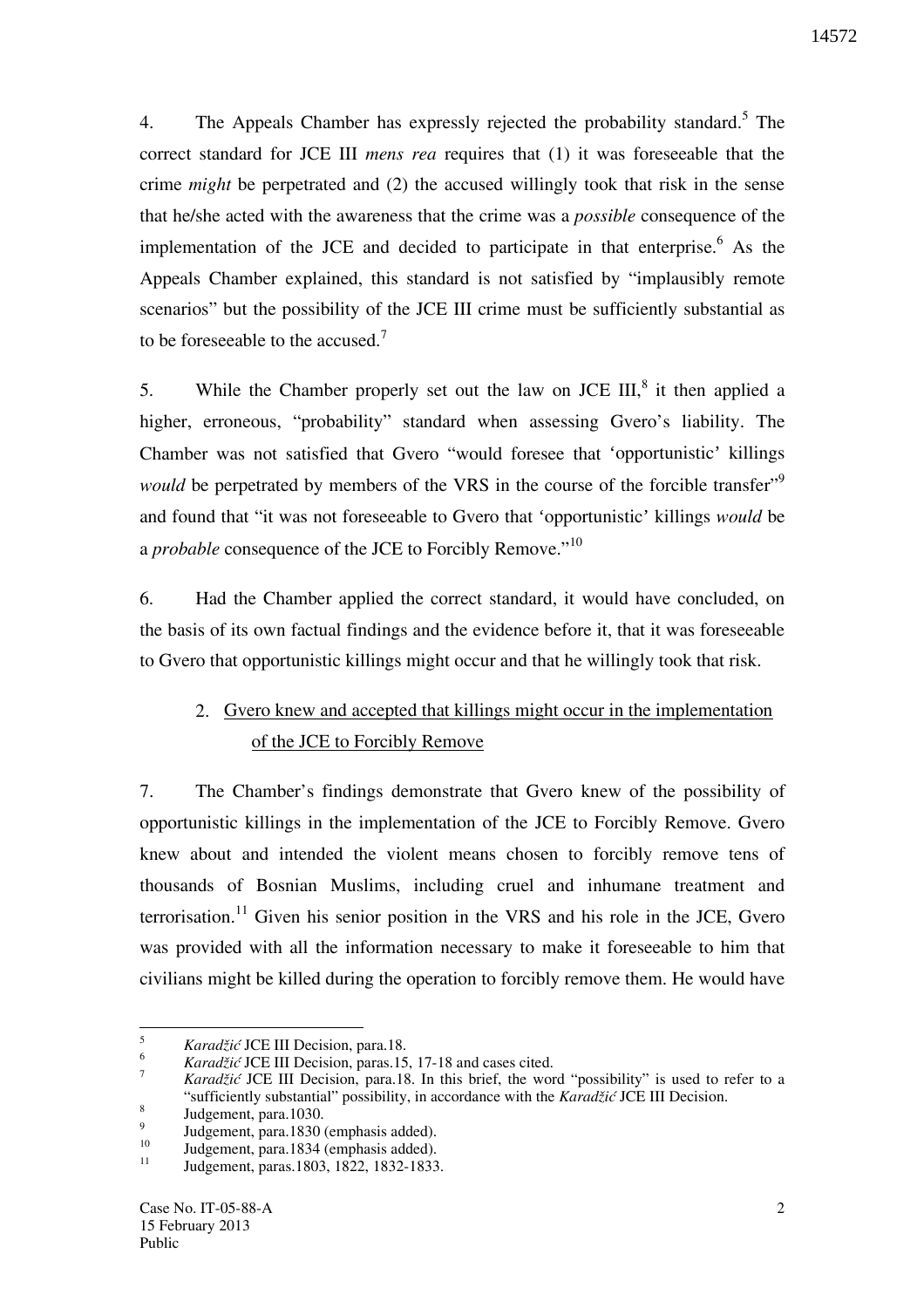known that the risk of killings was much more than an "implausibly remote scenario".<sup>12</sup> He nevertheless continued to participate in the JCE, thereby establishing his acceptance of the possibility of killings and his liability pursuant to JCE III.

# (a) Gvero's acquittal is inconsistent with the Chamber's own finding on foreseeability

### 8. In its general findings on the JCE to Forcibly Remove, the Chamber held that

in the circumstances of this forced movement of an entire population, numbering in the thousands, it was foreseeable that "opportunistic" killings *would* occur. This is particularly the case where the movement was accompanied by acts of cruel and inhumane treatment and terrorisation. Therefore, the Trial Chamber is satisfied that "opportunistic" killings were a natural and foreseeable consequence of the JCE to Forcibly Remove […] the killings which occurred in Potočari were foreseeable consequences of the forcible removal of the population.<sup>13</sup>

9. The Chamber thus found that, in the circumstances, it was foreseeable that opportunistic killings "would occur", not just "might occur." The Chamber also found that Gvero knew about all the relevant circumstances underlying this conclusion. It found that he knew that the plan was to forcibly expel the entire Bosnian Muslim population of the enclaves, and that cruel/inhumane treatment and terrorisation were integral components of the forcible transfer operation.<sup>14</sup> Gvero's acquittal for the opportunistic killings is thus inconsistent with the Chamber's own "general" finding on foreseeability.

### (b) Gvero had the information to foresee that killings might occur

10. In any event, Gvero had all the information necessary to foresee that civilians might be killed during the operation to forcibly remove them. It is irrelevant that he was not involved in the logistics or physically present in Potočari.<sup>15</sup>

11. Gvero knew of and participated in the plan from its inception<sup>16</sup> and "throughout its implementation".<sup>17</sup> From 1992 he was aware of the Bosnian Serb

<sup>&</sup>lt;sup>12</sup> <sup>12</sup> *Cf. Karadžić* JCE III Decision, para.18.

 $13$  Judgement, para. 1088 (emphasis added).

<sup>14</sup> Judgement, paras.1086-1087, 1801-1803, 1822, 1832-1833. *See also* Judgement, paras.1747- 1757, 1765-1779, 1805-1807, 1815-1816.

<sup>15</sup> *Contra* Judgement, para.1830.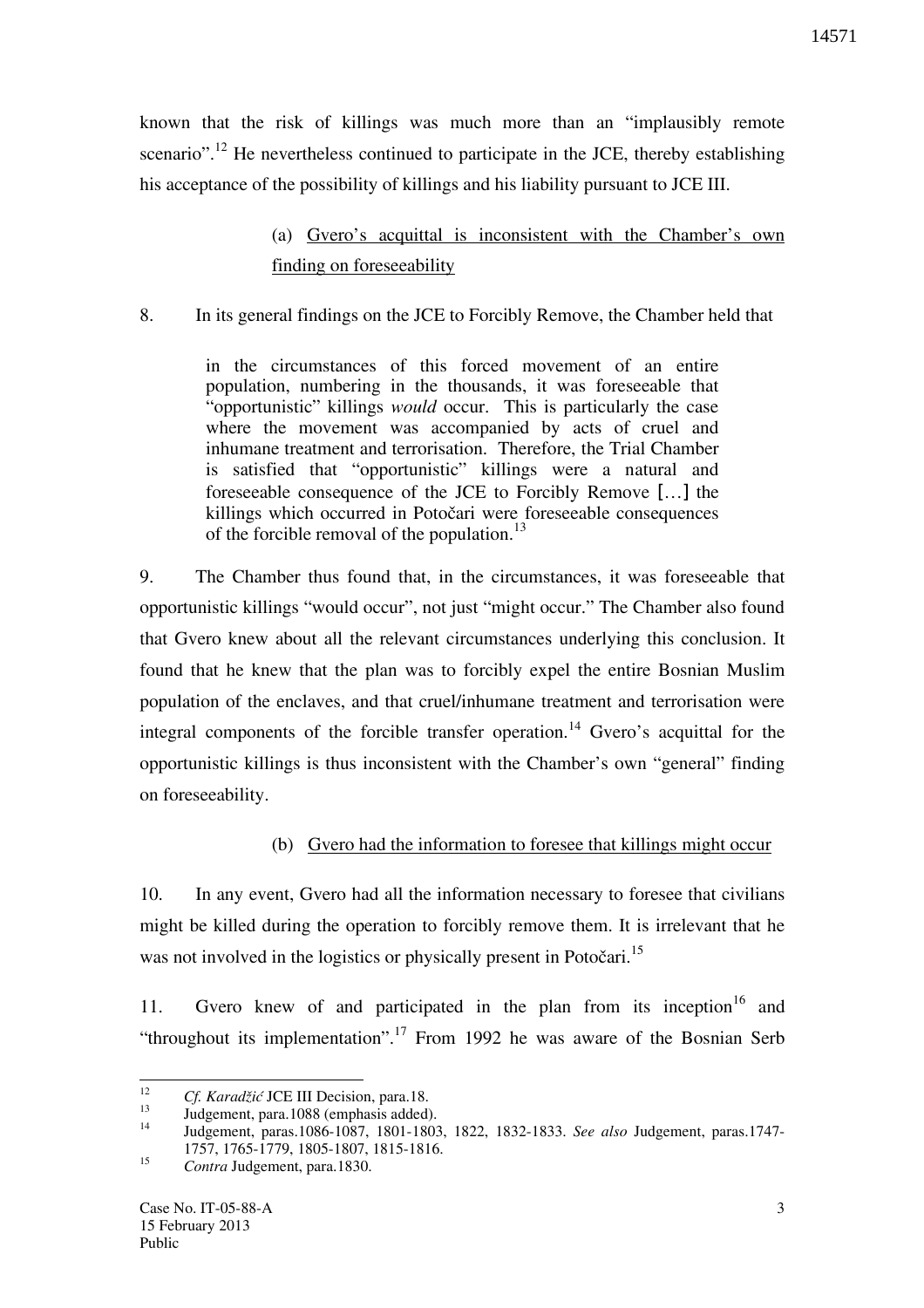leadership's plan to expel the Bosnian Muslim population by force.<sup>18</sup> At the beginning of 1995, he had "a wide and substantive knowledge of the strategies and goals of the political leadership" of Republika Srpska including forcing civilian populations from the enclaves. $^{19}$ 

12. He had full knowledge of Directive  $7<sub>1</sub><sup>20</sup>$  the plan to create "an unbearable" situation of total insecurity with no hope of further survival or life for the inhabitants of Srebrenica and Žepa."<sup>21</sup> In fact, Directive 7 contained sections setting out Gvero's tasks including "avoiding condemnation [of the RS organs] by the international community" for reducing the supply of material resources to the Bosnian Muslim population and making them dependent on the RS forces' good will.<sup>22</sup>

13. Because of his position and functions as one of the most senior officers in the VRS Main Staff,<sup>23</sup> Gvero was fully informed of VRS operations and how they were carried out.<sup>24</sup> As Assistant Commander for Morale directly subordinated to Mladi $\zeta^{25}$ Gvero participated in the decision-making process in the Main Staff by presenting proposals, positions or opinions.<sup>26</sup> Taking part in this process provided him with full information about the situation on the ground. Knowledge of the events was also essential to Gvero's tasks of disseminating information and propaganda for the troops<sup>27</sup> and of remaining attuned to the perception of the VRS in the international media.<sup>28</sup> Gvero's duty to make sure the fighting spirit was at a maximum level further required his familiarity with events on the ground and involved monitoring the situation within units.<sup>29</sup> For instance, on Mladić's 12 May 1995 order, Gvero and other Main Staff officers were dispatched to the field to assess the situation in the

 $\overline{a}$ 

<sup>&</sup>lt;sup>16</sup> Judgement, para.1830, citing Chapter V, Section B.8.(e)(i).

 $\frac{17}{18}$  Judgement, para.2205.

<sup>&</sup>lt;sup>18</sup> Judgement, paras. 91, 1758, 1801.

 $\frac{19}{20}$  Judgement, para. 1759.

<sup>20</sup> Judgement, para.1833. *See also* Judgement, paras.1802-1803.

 $\frac{21}{22}$  Judgement, para. 1086.

 $\frac{22}{23}$  Judgement, paras.199, 1760-1761; Exh.P5, p.14, para.6.1.

<sup>&</sup>lt;sup>23</sup> Judgement, paras.1756-1757, 1805.

<sup>&</sup>lt;sup>24</sup> Judgement, paras.1747-1757, 1803, 1805-1807, 1815-1816.

 $\frac{25}{26}$  Judgement, para. 1747.

<sup>&</sup>lt;sup>26</sup> Judgement, paras. 1748, 1750.

Judgement, paras.1752, 1806. He was supported in this connection by his sub-department for information and propaganda: para.1749.

 $\frac{28}{29}$  Judgement, para.1753.

Judgement, paras.1750, 1806.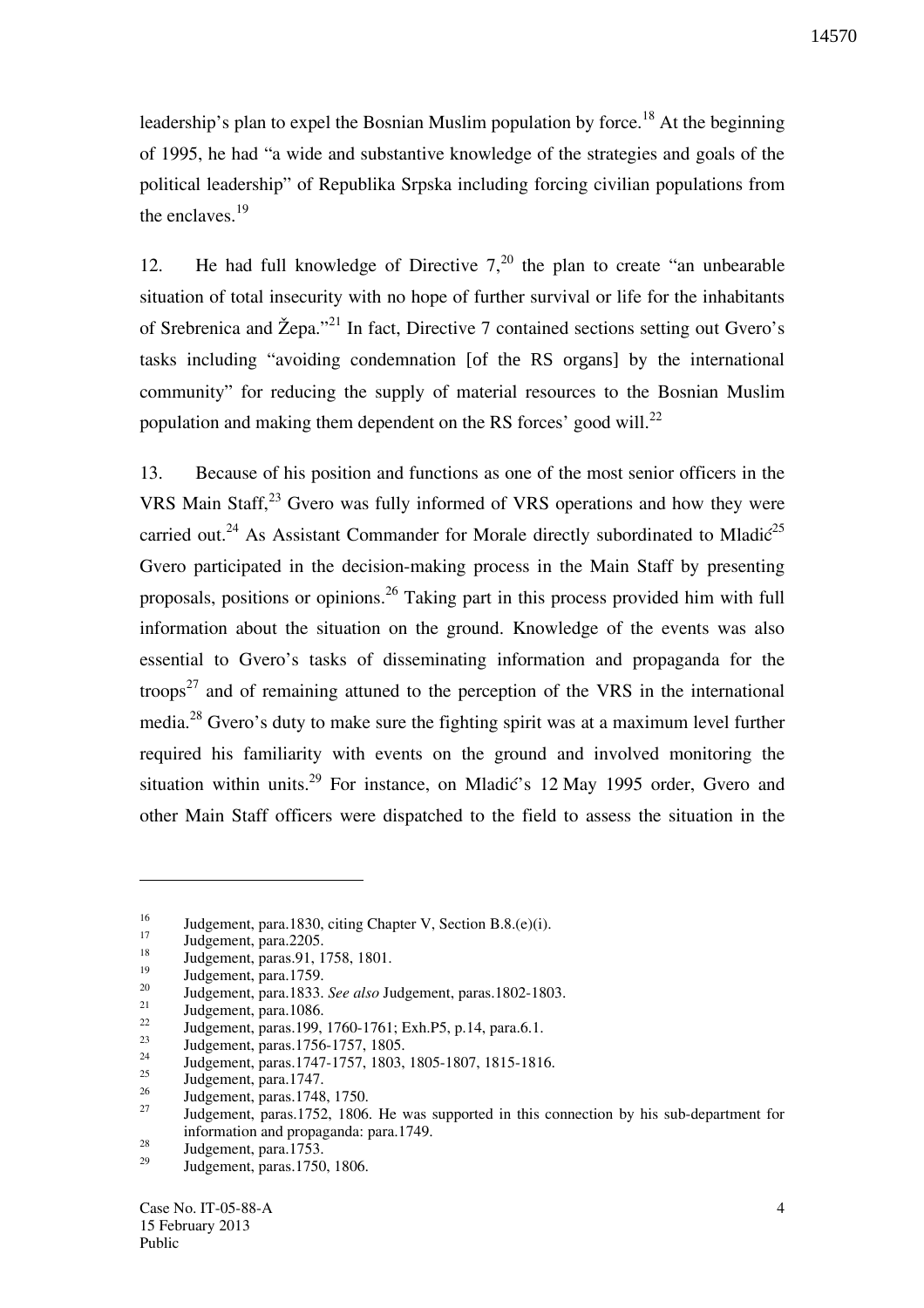units to ensure a more efficient execution of the tasks derived from Directive 7/1 and the realisation of planned operations.<sup>30</sup>

14. Gvero was involved throughout the *Krivaja-95* and Žepa operations: he "was provided with crucial information and was involved at critical junctures"<sup>31</sup> and "was a specific recipient of key documents and was generally informed as to the progress of the military action."<sup>32</sup> In particular on the fateful days of July 1995:

- On 9 July 1995, Gvero went to the IKM in Pribićevac and discussed with Krstić the military activities concerning Srebrenica.<sup>33</sup> That same day, the telegram forwarding Karadžić's order to capture Srebrenica was sent to Gvero and Krstić personally.<sup>34</sup>
- On 10 July 1995, the VRS heavily shelled Srebrenica town, which was crowded with refugees. The UNPROFOR compound was also targeted. Two heavy shells hit the surroundings of the hospital where 2,000 civilians had gathered for refuge: six of them were killed.<sup>35</sup> The Chamber found these acts to be part of the indiscriminate and disproportionate attack against the civilian population, and part of the terrorisation against civilians.<sup>36</sup> Gvero had full knowledge of these events<sup>37</sup> when he lied to the world and reported these crimes as normal VRS combat activities directed towards the Muslim terrorists, and "in no way directed against civilians or members of UNPROFOR".<sup>38</sup>
- On 11 July 1995, knowing that "the VRS had already taken-over Srebrenica town and that Bosnian Muslims had fled into the DutchBat compound in Potočari," Gvero threatened General Nicolai with reprisals against UNPROFOR troops and the civilians in Potočari if NATO air strikes did not stop.<sup>39</sup> The same day, Gvero had all the information to be

 $\overline{a}$ 

 $30$  Judgement, para.1751, citing Exh.5D714.

 $\frac{31}{32}$  Judgement, para.1805.

 $32 \text{Judgement}$ , para.1806.

<sup>&</sup>lt;sup>33</sup> Judgement, paras.1765-1766, 1805.

 $34$  Judgement, paras. 1767, 1806.

 $35$  Judgement, paras. 255, 770.

<sup>&</sup>lt;sup>36</sup> Judgement, paras.775, 979, 996-999.

 $37 \text{Judgement}$ , para. 1815.

 $38 \text{ Judgement, paras.} 1768, 1814.$ 

<sup>39</sup> Judgement, paras.258, 1770, 1816 (citation at para.1816).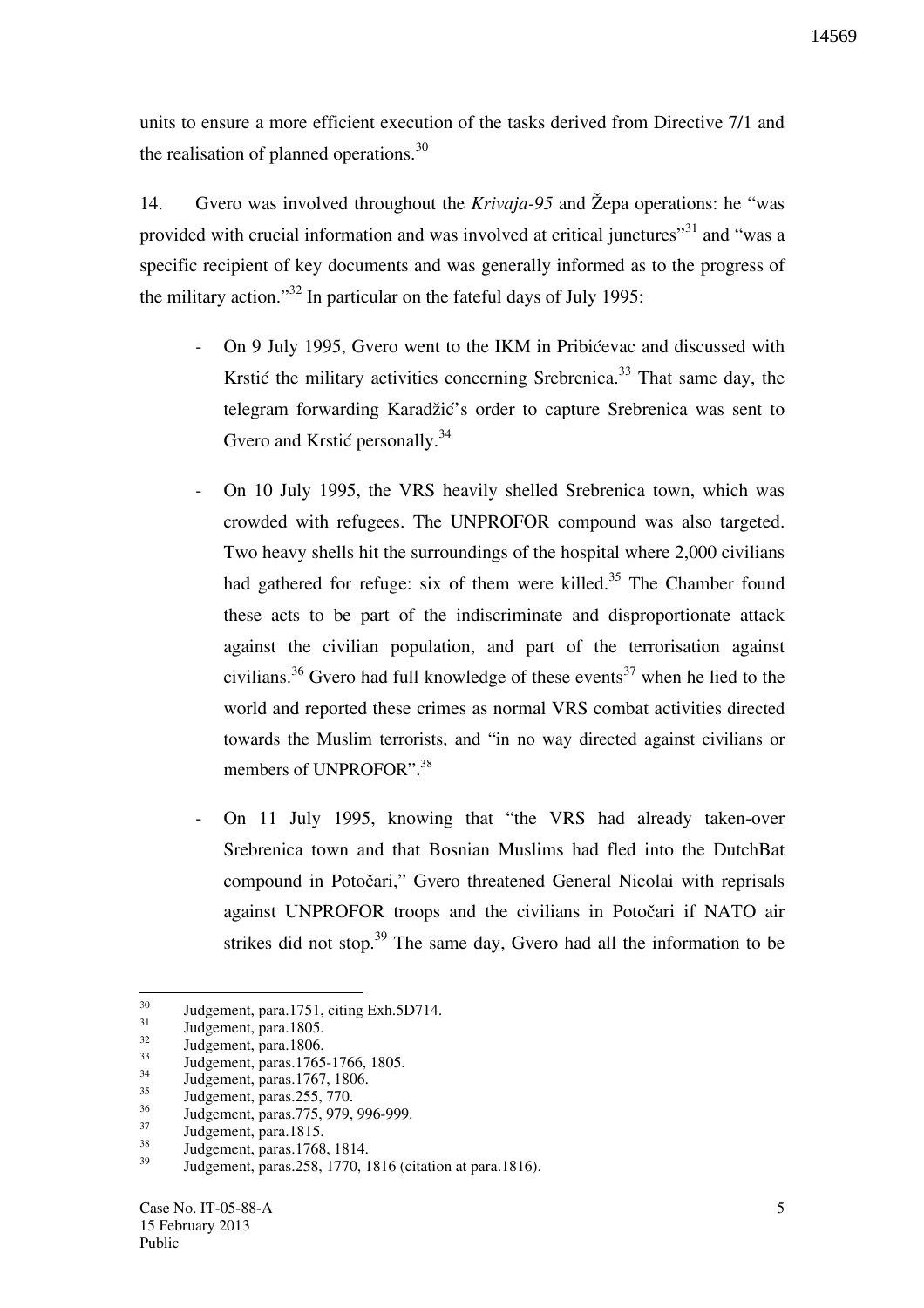able to reassure Karadžić that the take-over of Srebrenica and the forcible removal of the civilian population was going according to plan.<sup>40</sup>

- On 12 July 1995, Gvero and General Nicolai discussed the meeting held that morning at Hotel Fontana and the matter of the "evacuation of the refugees" from Srebrenica, disagreeing in particular on the transportation of wounded by air. $41$
- In the afternoon of 13 July 1995, Gvero was copied on Tolimir's order prohibiting the filming of prisoners and instructing to place them "indoors or in the area protected from sighting from the ground or the air".<sup>42</sup> Later that night, Gvero was also a recipient of Tolimir's further instructions regarding the "accommodation of prisoners of war"<sup>43</sup> and of Mladić's order to the Drina Corps which, in line with Tolimir's proposals, instructed that certain measures be taken to prevent any leaks and media attention, in particular as concerns the prisoners of war and evacuated civilians.<sup>44</sup> Gvero thus knew that the (mis)treatment of the refugees and prisoners had to be kept secret.
- At times Gvero was the most senior officer present at the VRS Main Staff headquarters —  $e.g.$  13, 19 and 25 July.<sup>45</sup> As such he was kept up to date on the central aspects of the Srebrenica and  $\check{Z}$ epa campaigns and any related issues.<sup>46</sup> For instance, Gvero knew that a column of Bosnian Muslims was trying to escape through the forest: on 13 July, he ordered that they be discovered, blocked, disarmed and captured.<sup>47</sup>

15. Gvero's knowledge of the Srebrenica events is also demonstrated by the fact that during July 1995 he had contacts with international agencies (UNPROFOR, ICRC and UNHCR) concerning the situation in Srebrenica and the prisoners.<sup>48</sup> In

<sup>40</sup>  $^{40}$  Judgement, paras.1772-1775, 1822.

 $\frac{41}{42}$  Judgement, paras. 1790-1791.

<sup>42</sup> Judgement, para.1778, citing Exh.P192. *See also* Judgement, paras.465, 1806.

<sup>43</sup> Judgement, paras. 466, 1778, citing Exh. P131.

<sup>44</sup> Judgement, paras. 467, 1779, citing Exh. 5DP35.

 $\frac{45}{46}$  Judgement, para. 1756.

 $\frac{46}{47}$  Judgement, para.1807.

<sup>47</sup> Judgement, paras. 464, 1777, 1807.

<sup>48</sup> Judgement, para.1755. *See also* Judgement, paras.345-346, 348-349.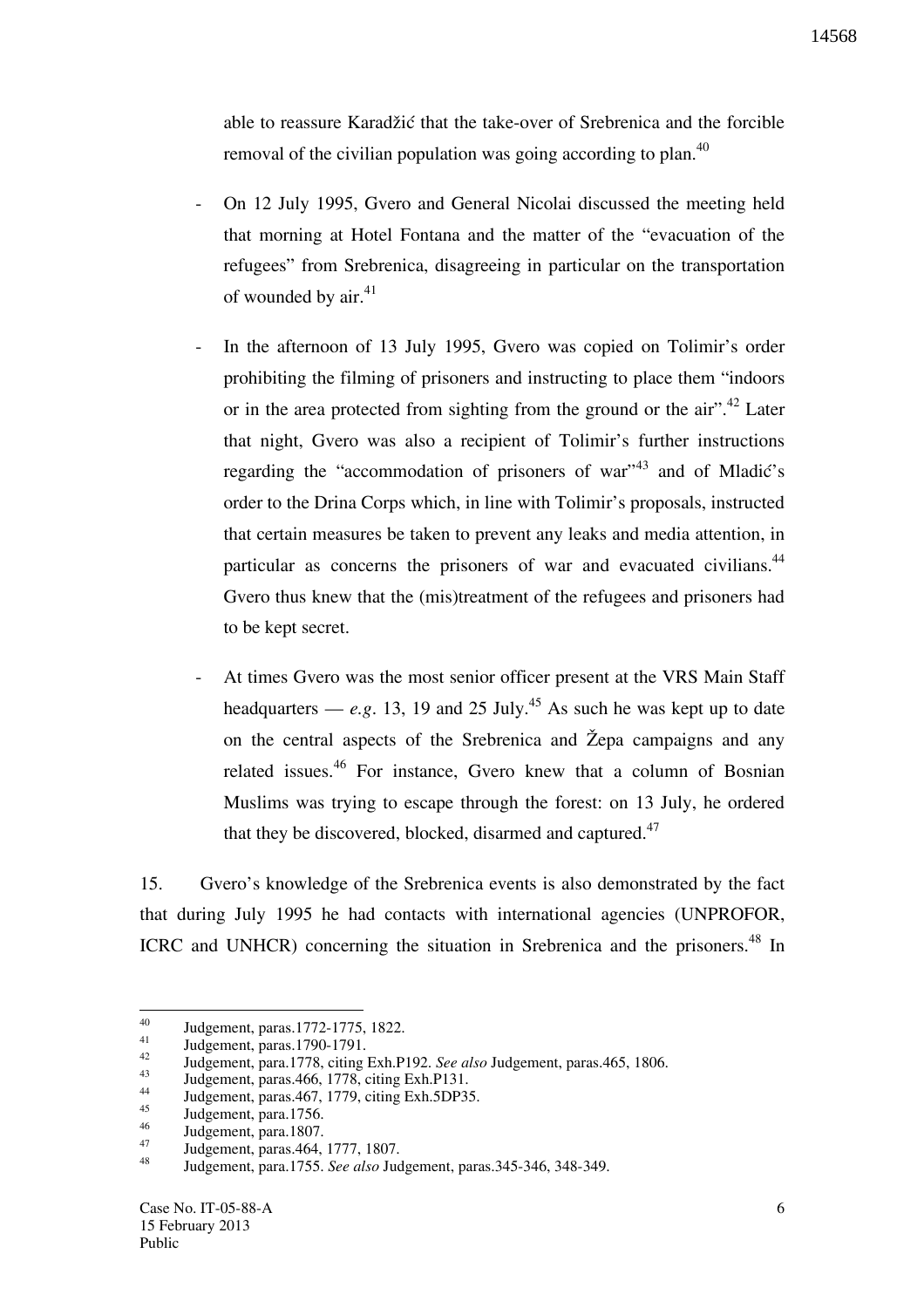addition to Gvero's interactions mentioned above, he also accompanied Mladić and other VRS officer to meetings with UNPROFOR.<sup>49</sup>

16. The only reasonable conclusion is that, given his knowledge of the plan and the events on the ground, Gvero was aware of the possibility of opportunistic killings. He not only knew about the violent means with which the plan was being implemented, but also that the clear message to the VRS troops was that violence against civilians and terrorisation was a necessary part of the expulsion process. Given all this knowledge, it is irrelevant that Gvero did not have logistical functions and was not physically present in Potočari.<sup>50</sup> He had sufficient information to make him aware of the possibility that opportunistic killings against Bosnian Muslim civilians taking no active part in the hostilities might be perpetrated by Bosnian Serb forces in the course of the forcible transfer. He also had foresight of the possibility that these killings might be committed on discriminatory grounds, given his knowledge that the entire operation was directed against Bosnian Muslims. Gvero nevertheless continued to participate in the JCE, thereby establishing his acceptance of the possibility of opportunistic killings and persecution through murder. Had the Chamber applied the correct legal standard for *mens rea*, it would have convicted Gvero of murder (Counts 4 and 5) and murder as an act of persecution (Count 6) pursuant to JCE III.

### **C.** The Chamber erred in fact in acquitting Gvero of the Potočari killings

17. Additionally or in the alternative, the Chamber erred in fact in failing to find that Gvero would have foreseen that opportunistic killings would be perpetrated by Bosnian Serb forces in the course of the forcible transfer, and that he accepted that risk. In light of the facts as found and the evidence on the record, no reasonable trial chamber would have concluded as the Chamber did. The Appeals Chamber should correct this error and convict Gvero for murder and persecution through murder.

18. The Chamber found that—in the circumstances of the forced movement of an entire population numbering in the thousands, where the movement was accompanied by acts of cruel and inhumane treatment, and terrorisation—it was natural and

<sup>49</sup> Judgement, para.1755.

<sup>50</sup> *Contra* Judgement, para.1830.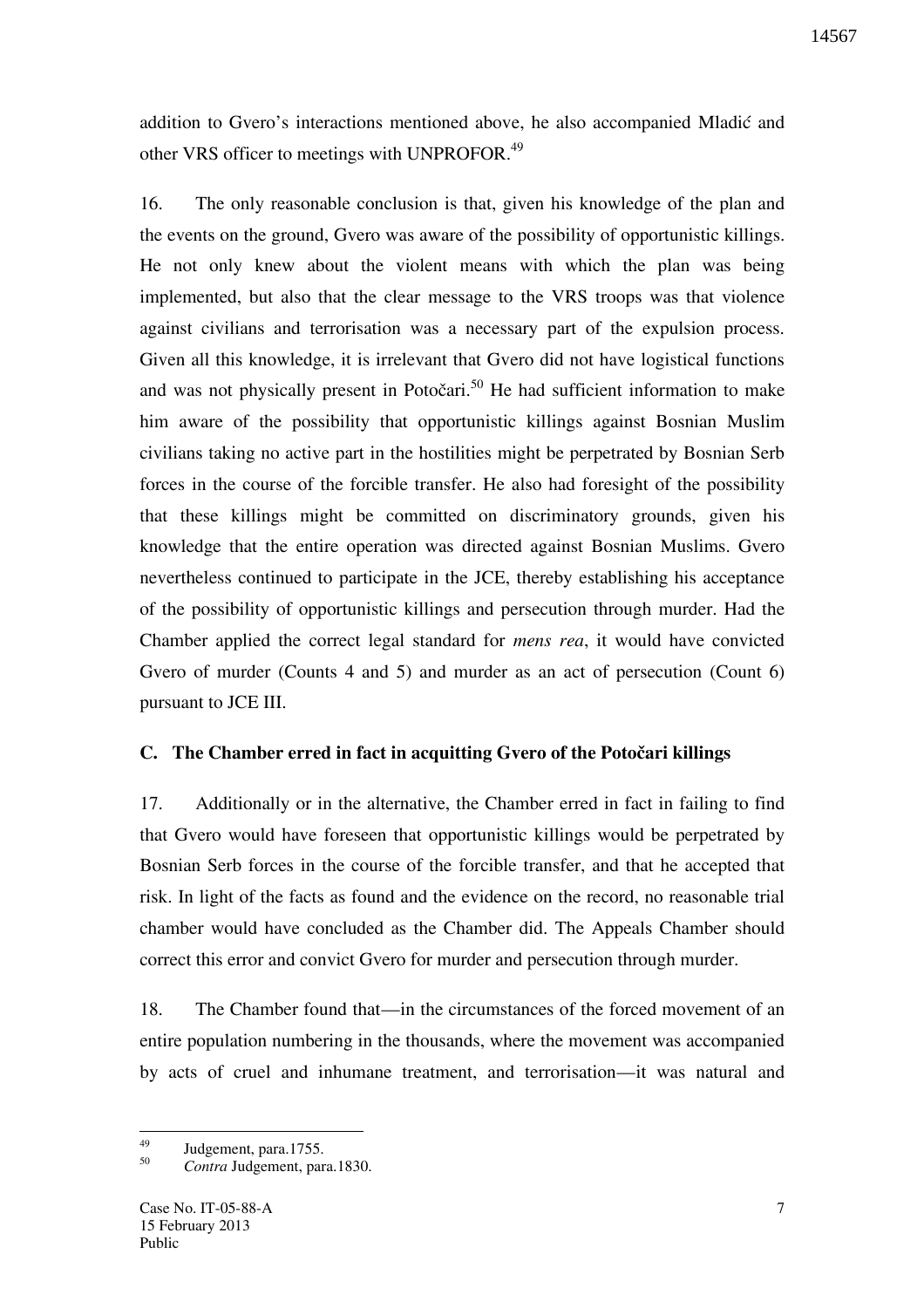foreseeable that "opportunistic" killings "would occur".<sup>51</sup> The Chamber also found that Gvero knew that the plan was to forcibly expel the entire Bosnian Muslim population of the enclaves, and that cruel/inhumane treatment and terrorisation were integral components of the forcible transfer operation.<sup>52</sup> Given these findings and the findings on Gvero's knowledge of the events outlined above, the Chamber could only have found that Gvero foresaw and accepted that "opportunistic" killings would be perpetrated by Bosnian Serb forces in the course of the JCE to Forcibly Remove. As explained above,  $53$  it is irrelevant that Gvero did not have logistical functions and was not physically present in Potočari.<sup>54</sup>

### **D. Relief sought**

19. Gvero should be found criminally liable for the Potočari opportunistic killings pursuant to JCE III and convicted of murder as a crime against humanity under Count 4, murder as a violation of the laws or customs of war under Count 5, and murder as an act of persecution under Count  $6^{55}$  Gvero's sentence should be increased accordingly.

 $51$  $51$  Judgement, para. 1088.

<sup>52</sup> Judgement, paras.1086-1087, 1801-1803, 1822, 1832-1833. *See also* Judgement, paras.1747- 1757, 1765-1779, 1805-1807, 1815-1816.

<sup>53</sup> *See above* I. B. 2.

<sup>54</sup> <sup>54</sup> *Contra* Judgement, para.1830.

With respect to Counts 4 and 6, the Chamber has already found that Gvero met the knowledge requirement (with respect to the attack against the civilian population) for crimes against humanity: Judgement, para.1824. Given's Gvero's position and knowledge, it is clear that he also met the knowledge requirement for Count 5 (violation of the laws or customs of war). Indeed, it is indisputable that Gvero knew that there was an armed conflict between the RS forces and the BiH forces, and that his acts and the crimes were connected to this armed conflict. Thus, Gvero should be convicted for murder as a violation of the laws or customs of war (Count 5), just like Miletić. *See* Ground 9 of the Prosecution's Appeal.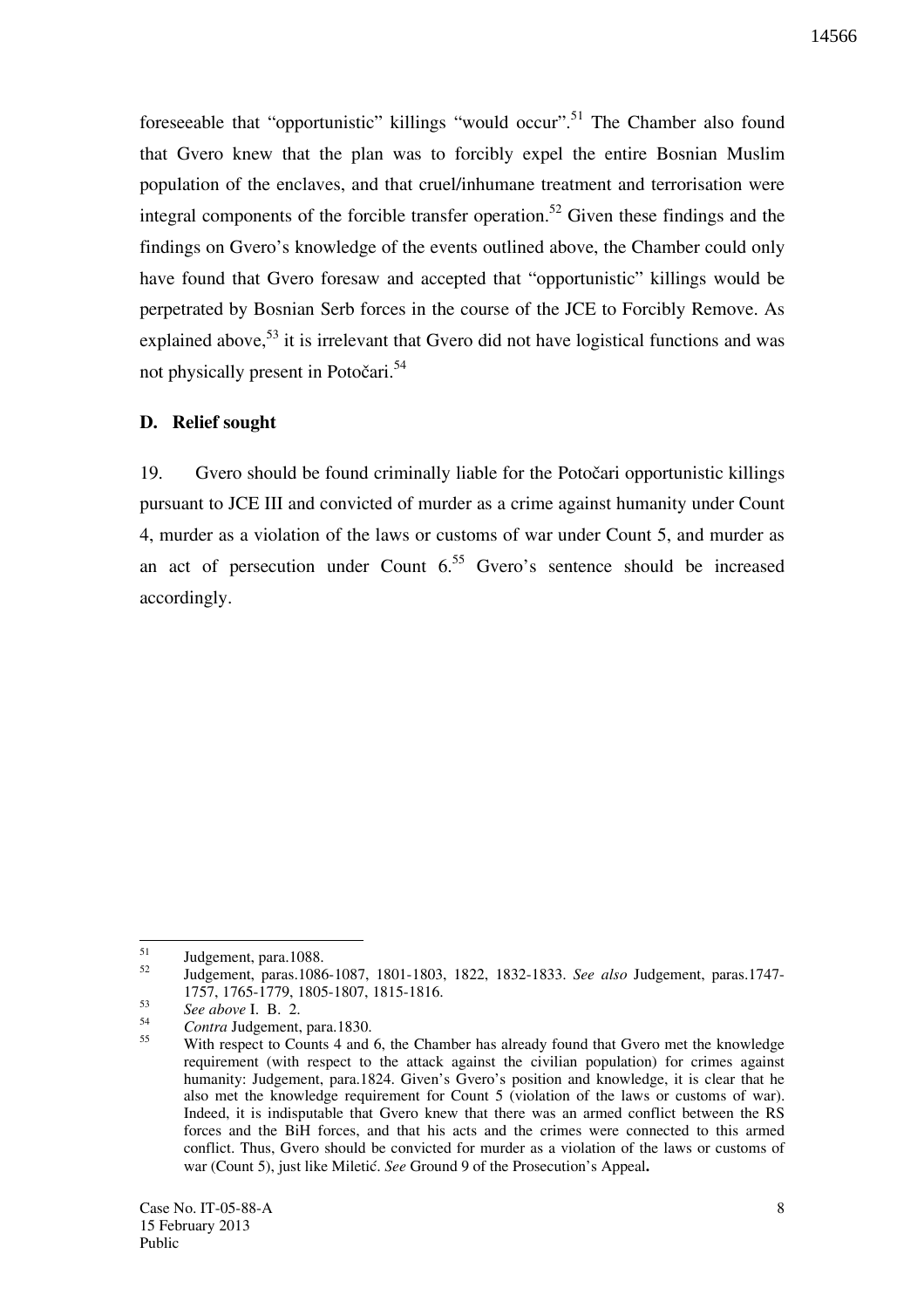# **II. GROUND FIVE: THE CHAMBER IMPOSED A MANIFESTLY INADEQUATE SENTENCE ON GVERO**

### **A. Overview**

20. Gvero's five-year sentence for his participation in the forcible removal of tens of thousands of Bosnian Muslims is manifestly inadequate. It utterly fails to reflect the seriousness of the crimes for which he was convicted and the extent of his involvement in them. It cannot be justified by the mitigating circumstances identified by the Chamber and cannot be reconciled with the key objectives of deterrence and retribution. The Appeals Chamber should substantially increase Gvero's sentence.

21. Gvero was found to have committed inhumane acts (forcible transfer) and persecution through his participation in the JCE to Forcibly Remove the Bosnian Muslim population from the Srebrenica and Žepa enclaves.<sup>56</sup> This forcible removal was premeditated, systematic and brutal. It was perpetrated through violence, terror, and literally starving the civilian population out of their homes. The forcible transfer and persecution of the Bosnian Muslim population caused immeasurable harm to thousands of victims. These were crimes of the gravest magnitude.

22. Further, Gvero's involvement in the JCE was significant  $57$  and it "was not limited to the initial stages of the plan, but continued throughout its implementation."<sup>58</sup> As one of the most senior officers in the VRS Main Staff, he played an important role in overseeing the strategy to forcibly remove the Bosnian Muslims from Srebrenica and  $\check{Z}epa$ .<sup>59</sup> In this respect, his "involvement is noticeable throughout the *Krivaja-95* and Žepa operations: he was provided with crucial information and was involved at critical junctures."<sup>60</sup> He also significantly contributed to the JCE through his efforts to delay and block international protective intervention, at the moment when such intervention was the last remaining obstacle to the take-over and ethnic cleansing of Srebrenica.<sup>61</sup>

<sup>56</sup> <sup>56</sup> Judgement, paras.1822, 1825-1826, 1833, 1836, 2109.

 $58$  Judgement, para. 1822.

 $\frac{58}{59}$  Judgement, para.2205.

<sup>&</sup>lt;sup>59</sup> Judgement, paras. 1805-1807.

 $^{60}_{61}$  Judgement, para.1805.

<sup>61</sup> Judgement, paras.1818, 1820, 1822, 2203.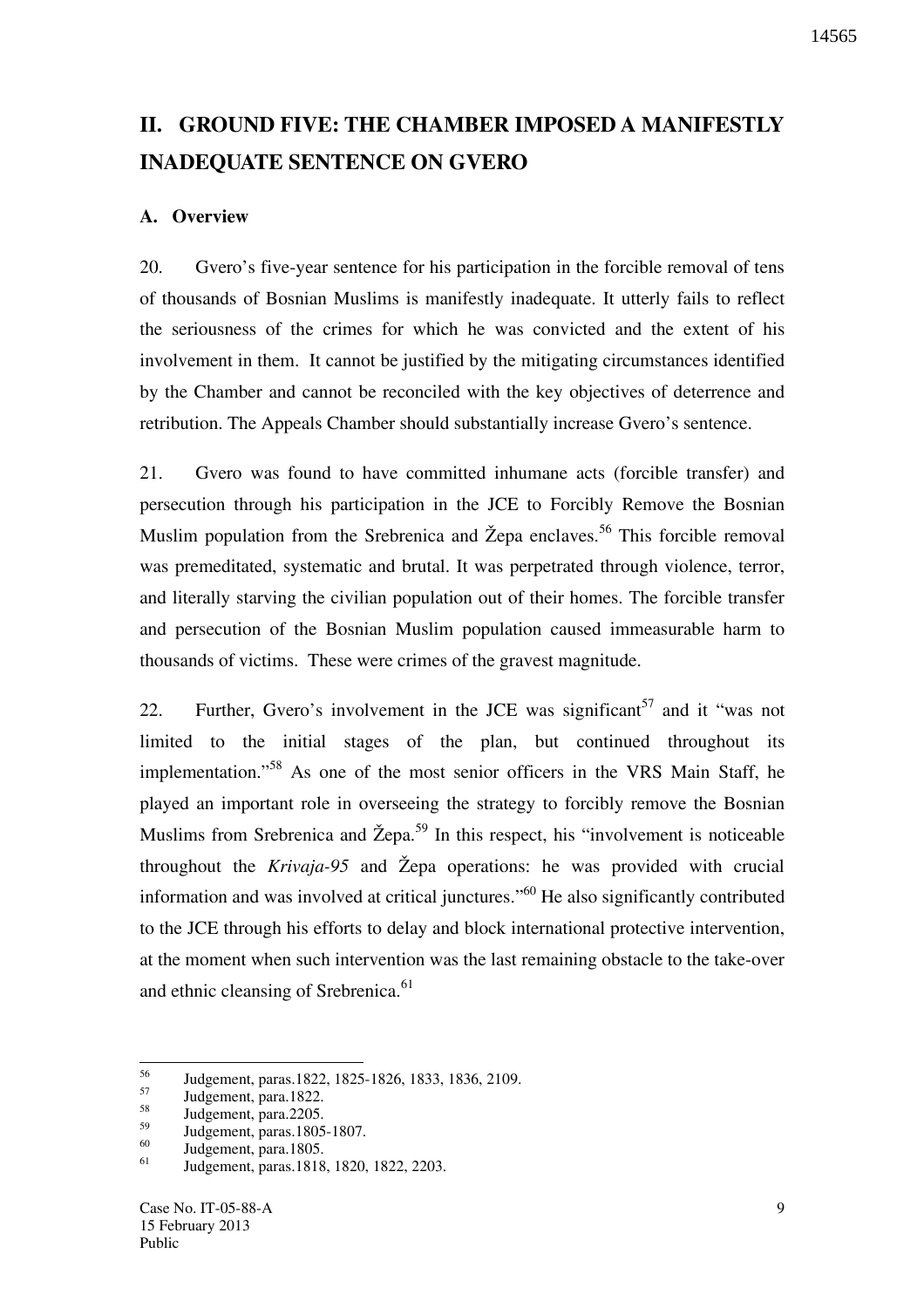23. While the Chamber is entitled to a margin of discretion with respect to sentencing, this discretion is not unlimited.<sup>62</sup> Here, the Chamber ventured outside the scope of its discretion in imposing a five-year sentence. Clearly, this sentence was "taken from the wrong shelf."<sup>63</sup> The Appeals Chamber should substitute this sentence with one that reflects the truly heinous nature of these crimes and Gvero's participation therein.

# **B. The seriousness of the underlying crimes warrants an increase in the sentence**

24. Although the Chamber acknowledged that the underlying crimes were amongst the gravest,  $64$  it imposed a sentence that simply cannot be justified in light of the crimes perpetrated, especially for an accused who was convicted as a perpetrator and JCE member. The underlying crimes were particularly grave due to their magnitude and scale; the brutal and inhumane manner in which they were carried out; the vulnerability of the victims affected; and their severe and lasting consequences. When these factors are given due consideration, Gvero's sentence falls far short of reflecting the inherent seriousness of the crimes for which he was convicted.<sup>65</sup>

### 1. Scale of the crimes

25. The victims of the forcible transfer operation were in the tens of thousands.<sup>66</sup> An estimated twenty to thirty thousand people sought refuge at the DutchBat compound alone.<sup>67</sup> This is in addition to the civilian component of the column—an estimated ten thousand<sup>68</sup>—and the further four to five thousand civilians and wounded expelled from  $\check{Z}$ epa.<sup>69</sup> As noted by the Chamber, the cleansing of the

 62 *Gacumbitsi* AJ, para.205.

<sup>63</sup> *Gali}* AJ, para.455.

<sup>64</sup> <sup>64</sup> *See* Judgement, paras.2148-2152.

The Chamber noted that it had the discretion to determine whether certain factors are considered as contributing to the gravity of the crimes or as aggravating factors: Judgement, para.2138. Likewise, in these submissions it is acknowledged that certain factors could be considered in either context, but that the Chamber did not give adequate weight to these considerations in assessing either the seriousness of the crimes or the aggravating factors.

 $\frac{66}{67}$  Judgement, para.2149.

<sup>67</sup> Judgement, paras.266, 272, 309, 992. *See also* Judgement, para.341.

<sup>68</sup> <sup>68</sup> *See* Judgement, paras. 269-270.

Judgement, para.719.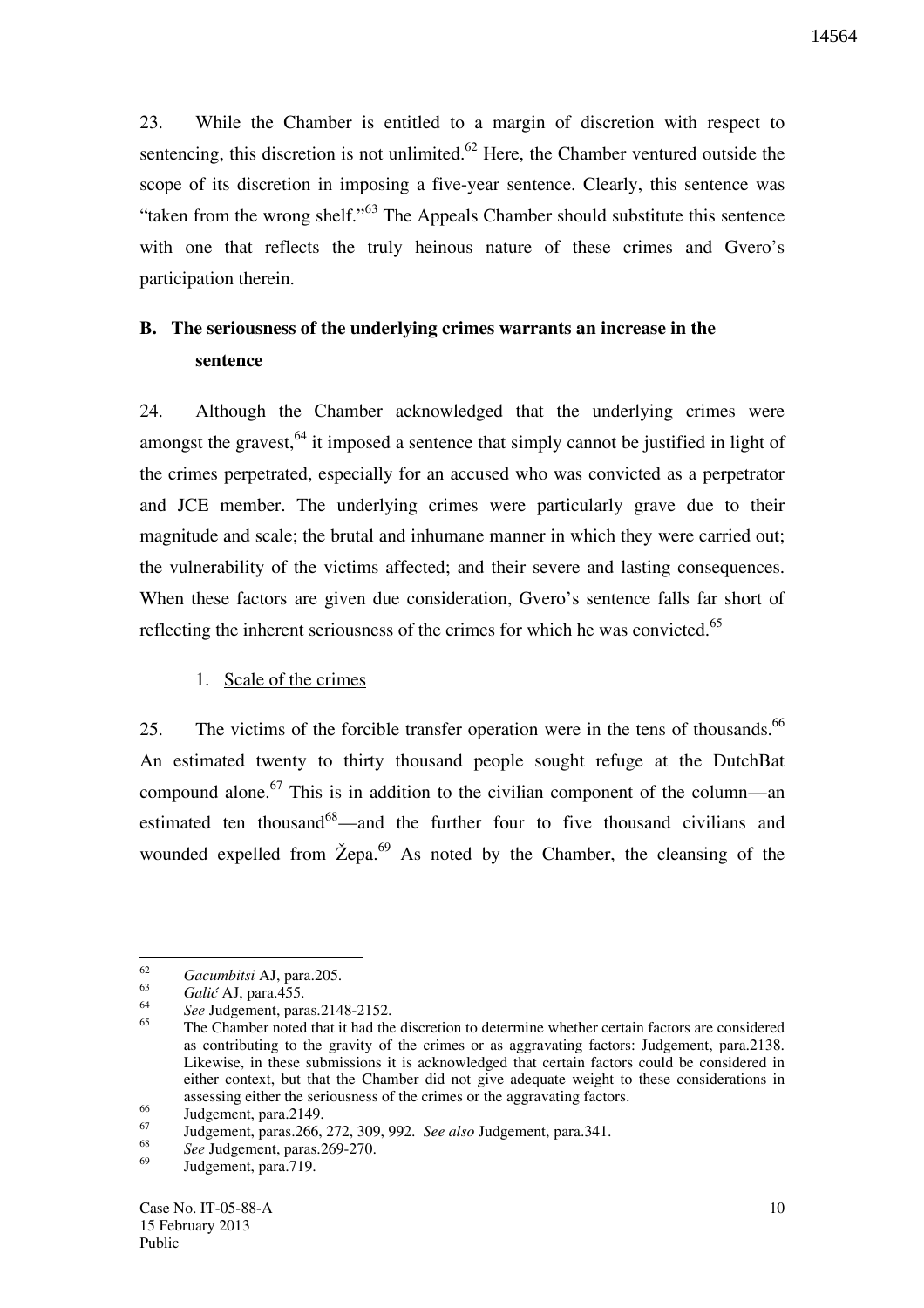Srebrenica and Žepa enclaves constituted the forced movement of an entire population.<sup>70</sup>

# 2. Methodology of forcible transfer – the creation of a humanitarian crisis, cruel and inhumane treatment, and terrorisation

26. The manner in which the forcible transfer campaign was carried out was calculated and brutal. It resulted in extraordinary human suffering. Victims were threatened and targeted over a period of months in an escalating campaign of terror. The Chamber found that terrorising the civilian population, and cruel and inhumane treatment were inherent components of the common plan.<sup>71</sup> However, despite this finding, the sentence imposed by the Chamber does not reflect the inhumane and callous way in which the civilians were purged from Srebrenica and Žepa, and the preceding months of terror that precipitated their removal.

27. Directive 7 set out the invidious goal to "create an unbearable situation of total insecurity with no hope of further survival or life for the inhabitants of Srebrenica and  $\text{Zepa}$ ".<sup>72</sup> The cleansing of the enclaves was an integral step in the broader plan set out in Directive 4, to ultimately eliminate the Muslim presence in Eastern Bosnia.<sup>73</sup>

28. The Bosnian Serb forces undertook a concerted campaign to starve the civilian population of supplies through the restriction of humanitarian convoys.<sup>74</sup> In the months preceding the *Krivaja-95* attack, convoys were increasingly denied clearance.<sup>75</sup> The levels of food and medical supplies were significantly reduced and at times critical.<sup>76</sup> By early July the food supplies in the UNHCR warehouse were "almost zero" and "there [was] not even sufficient stock to run the social kitchens to provide one meal a day for the most vulnerable."<sup>77</sup>

29. The crippling of the enclaves was coupled with a campaign of terrorisation, which ultimately led to a full-scale, indiscriminate and disproportionate military

 $\frac{75}{100}$  Judgement, paras.228-229.

 $70$  $\frac{70}{71}$  Judgement, para. 1088.

 $\frac{71}{72}$  Judgement, paras. 1086-1087.

 $\frac{72}{73}$  Judgement, para.199, citing Exh.P5, p.10.

Judgement, para.91.

<sup>74</sup> *See* Judgement, para.760, finding that the "strangulation" of the enclaves through the restriction of supplies formed part of the widespread and systematic attack against the Bosnian Muslim population. *See also* Judgement, paras.766-767.

Judgement, para.228.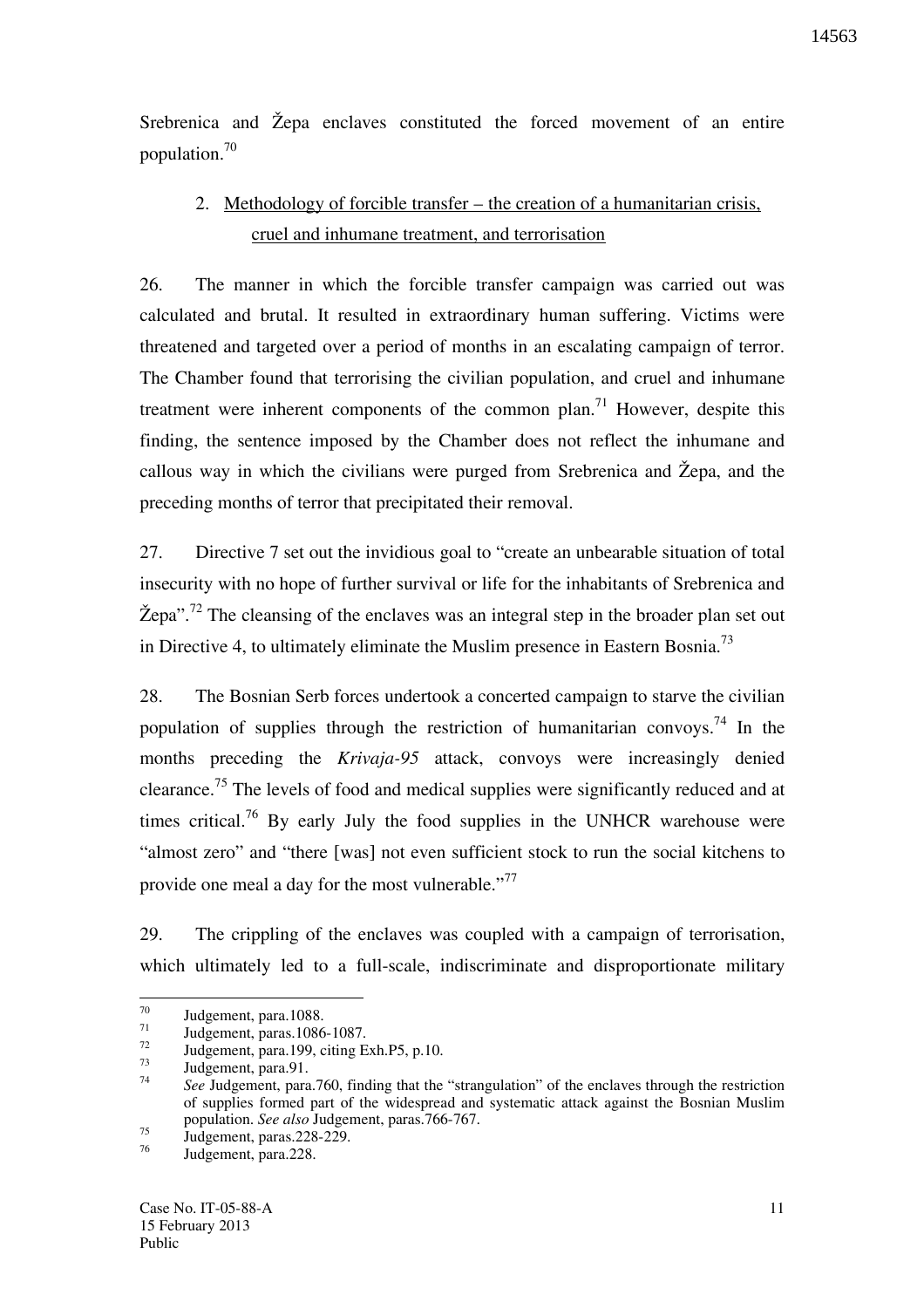attack by the VRS.<sup>78</sup> The civilian population was indiscriminately attacked and randomly targeted.<sup>79</sup>

30. By the end of June, the Srebrenica enclave was subject to almost daily shelling.<sup>80</sup> Momir Nikolić called the sniping of civilians "one of the segments which was conducive to the creation of a difficult life for people living in the enclave".<sup>81</sup> Spreading terror among the civilian population was integral to the ultimate cleansing of the enclaves. The purpose was to cause extensive trauma and psychological damage and ultimately to force the Muslim population to flee. $82$ 

31. In the final days before its fall, Srebrenica was subjected to intense and constant shelling from all directions.<sup>83</sup> Civilians were killed when shells landed in the vicinity of the hospital, where people had gathered for refuge.<sup>84</sup>

32. The catastrophic humanitarian situation, combined with the military attack, prompted the civilians in Srebrenica to flee to Potočari.<sup>85</sup> The shelling followed them on the journey.<sup>86</sup> People were wounded and there were dead bodies along the road. The civilians were terrified<sup>87</sup> and felt as if they were hunted.<sup>88</sup> Thousands of people, desperate for protection, sought refuge in the DutchBat compound.<sup>89</sup> The situation there was marked by panic, fear and despair. $^{90}$ 

33. Shells continued to fly over the compound. People were exhausted and frightened.<sup>91</sup> As the Bosnian Serb forces advanced to Potočari, they searched houses and burned homes and haystacks, causing further panic.<sup>92</sup> When the Bosnian Serb forces surrounded the Bosnian Muslim population, instances of ethnic-based insults

 $\overline{a}$ 

 $\frac{82}{83}$  Judgement, para.998.

 $\frac{77}{78}$  Judgement, para. 236.

 $\frac{78}{79}$  Judgement, para.775.

<sup>&</sup>lt;sup>79</sup> Judgement, paras. 207, 210, 666, 768.

 $\frac{80}{81}$  Judgement, para.210.

 $\frac{81}{82}$  Judgement, para.210.

<sup>83</sup> Judgement, para.249. *See also* Judgement, para.255.

 $\frac{84}{100}$  Judgement, paras. 255, 770.

 $\frac{85}{86}$  Judgement, para.782.

<sup>&</sup>lt;sup>86</sup> Judgement, paras.257, 265, 770.

 $\frac{87}{88}$  Judgement, para.265.

<sup>&</sup>lt;sup>88</sup> Boering, T.1938, referred to in Judgement, fn.885.

 $\frac{89}{90}$  Judgement, para. 264.

 $\frac{90}{91}$  Judgement, paras. 917, 992.

 $^{91}$  Judgement, paras. 266, 272.

Judgement, para.303.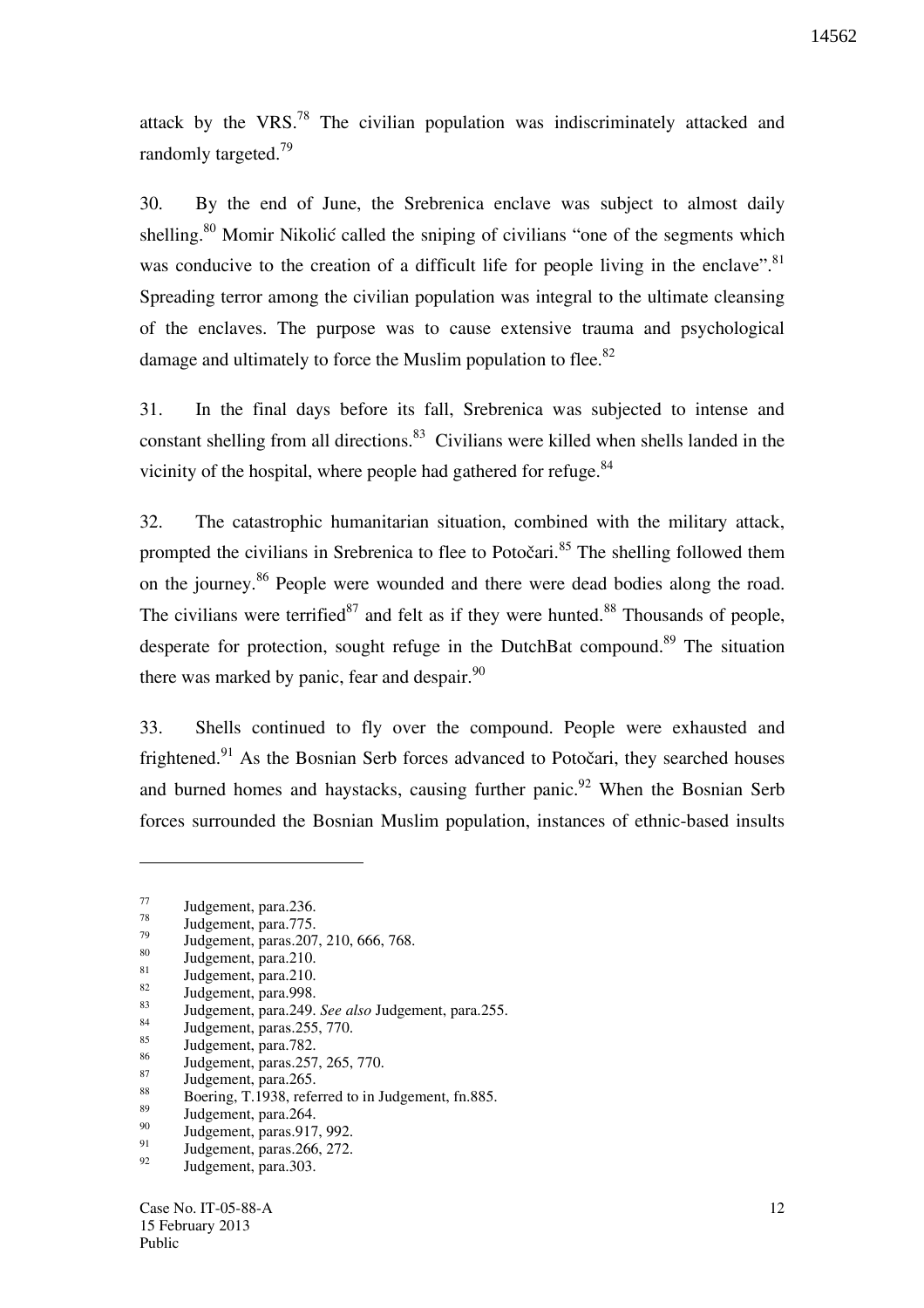and threats<sup>93</sup> coupled with assaults and rumours of rape and murder led to an "unbearable situation of terror" marked by hopelessness and vulnerability.<sup>94</sup>

34. The humanitarian situation at Potočari was horrendous. Civilians suffered through the stifling heat of day and the cold of night unprotected. Food and water were scarce.<sup>95</sup> Hygiene conditions deteriorated rapidly.<sup>96</sup> Too scared to leave the compound, people used it as a toilet and even gave birth there.<sup>97</sup> There was at least one suicide and a number of deaths.<sup>98</sup> People injured themselves, in the hope that if they were injured they could be treated and evacuated.<sup>99</sup>

35. The night between 12 and 13 July was horrific for the refugees. Bosnian Muslim men and women were picked out from the crowd. Shouting, moaning, screaming and bursts of fire could be heard.<sup>100</sup>

> It couldn't have been worse. I think that it was hell on earth. They say hell is in the other world, but actually there is a hell in this world too, and that night I spent in hell. $101$

[T]hat night  $[\,\ldots]$  was terrible, killings, raping, it was horror.<sup>102</sup>

30.000 people all screaming at the same time, there is just no way to describe that situation.<sup>103</sup>

36. The separation of women, children and elderly from the men took place in an oppressive environment marked by fear and intimidation.<sup>104</sup> Men were singled out while families literally tried to keep hold of each other.<sup>105</sup> The women, children and elderly faced a painful separation from their men,  $106$  coupled with the uncertainty as to

 $\frac{99}{100}$  Judgement, para.311.

 $104$  Judgement, paras. 918, 997.

<sup>93</sup>  $\frac{93}{94}$  Judgement, para. 304.

 $\frac{94}{95}$  Judgement, para.917.

 $\frac{95}{96}$  Judgement, para. 309.

 $\frac{96}{97}$  Judgement, para.311.

 $\frac{97}{98}$  Judgement, para.312.

 $\frac{98}{99}$  Judgement, para.312.

 $100$  Judgement, paras. 313-314.

<sup>&</sup>lt;sup>101</sup> Hasić, T.1177, cited in part in Judgement, para.315.

<sup>&</sup>lt;sup>102</sup> H.Hafizović, Exh.P3230 at ERN 0100-3533, cited in Judgement, para.315.

 $103$  Judgement, para.315, citing PW-125, T.3311.

 $\frac{105}{106}$  Judgement, paras. 319-324; van Duijn, T.2291-2292.

Judgement, para.918.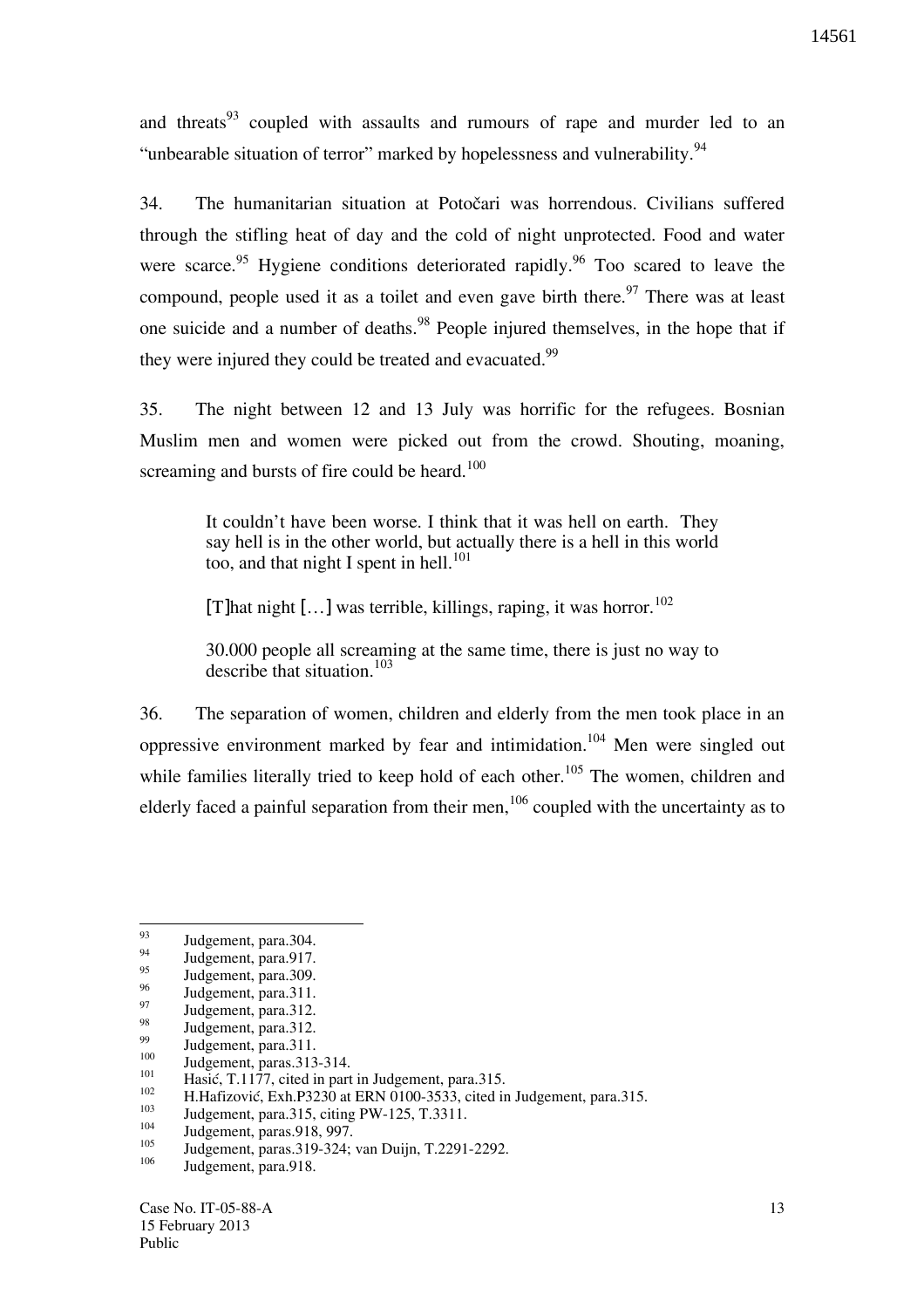their own fate and the fate of the men left behind.<sup>107</sup> In Potočari, the Bosnian Serb forces acted with a deliberate intent to terrify the civilian population.<sup>108</sup>

#### 3. Vulnerability of victims

37. The victims of the ethnic cleansing campaign were inherently vulnerable. Many of the civilians who fled Srebrenica and Žepa were already internally displaced persons, who had fled from their villages as the conflict advanced, and sought refuge in the enclaves.<sup>109</sup> They came to the "safe areas"<sup>110</sup> of Srebrenica and Žepa seeking protection.<sup>111</sup> Just before the attack on Srebrenica, an estimated  $85\%$  of its inhabitants were internally displaced persons.<sup>112</sup> Of the 6,500 to 8,000 people living in  $\check{Z}$ epa, an estimated  $65\%$  of the population were internally displaced.<sup>113</sup>

38. The vulnerability of these victims was compounded by the concerted campaign of shelling and terrorisation within the Srebrenica enclave over a period of months<sup>114</sup> and the dire shortages of food, fuel and provisions due to the strangulation of the enclaves through the restriction of humanitarian supplies.<sup>115</sup> They were victims of persistent and continuous terrorisation and were deprived of the most basic needs for survival. By the time the Bosnian Muslim population fled to Potočari for protection, they were desperate and terrified.<sup>116</sup> The civilians bussed out of Potočari and Žepa were predominantly women, children and the elderly.<sup>117</sup>

39. Despite its own findings relating to the vulnerability of the victims,  $118$  the Chamber cannot possibly have given adequate weight to this consideration, in light of the sentence imposed.

<sup>107</sup>  $\frac{107}{108}$  Judgement, para.994.

 $\frac{108}{109}$  Judgement, para.997.

 $\frac{109}{110}$  Judgement, paras. 213, 667, 837, 865, 923, 948.

 $110$  Judgement, paras. 93-95, 761.

 $\frac{111}{112}$  Judgement, para.837.

 $\frac{112}{113}$  Judgement, paras. 213, 923.

 $\frac{113}{114}$  Judgement, para.948.

<sup>&</sup>lt;sup>114</sup> Judgement, paras. 207, 210, 775.

<sup>&</sup>lt;sup>115</sup> Judgement, paras.228-229, 235, 760.

<sup>&</sup>lt;sup>116</sup> Judgement, paras.257, 264-266, 917, 992.

Judgement, paras.316, 715-716, 2153. 118 *See e.g*. Judgement, para.2153.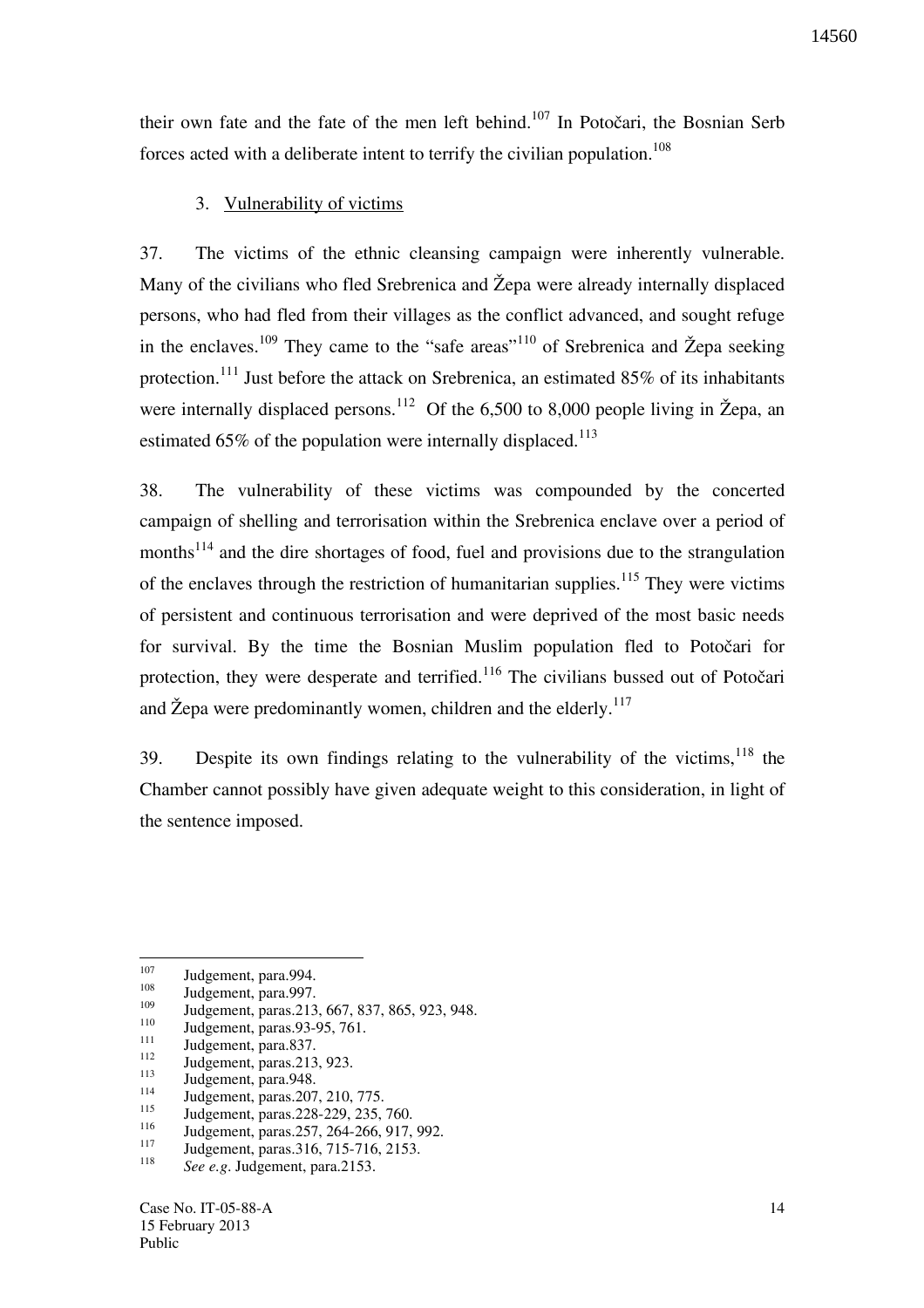#### 4. Victim impact and lasting consequences

40. The forcible transfer of the Bosnian Muslim population caused irreparable harm and had severe and lasting consequences.<sup>119</sup> Victims were "torn from their homes and all which was familiar to them".<sup>120</sup> Beyond the terrible conditions the victims endured in the enclaves and at Potočari, many of the women, children and elderly endured the heart-wrenching process of witnessing their loved-ones being separated from them.<sup>121</sup>

41. The suffering of the twenty thousand or so refugees that arrived in Tuzla continued as they remained uncertain about the fate of the men they had been separated from.<sup>122</sup> A UNPROFOR officer described the overwhelming scene when the buses of distraught refugees arrived.<sup>123</sup> He recalled the desperation of one Bosnian Muslim woman attempting to scale a barbed-wire fence with her bare hands as a rumour had circulated that some of the Srebrenica men were nearby.<sup>124</sup>

42. The quality of life of the Bosnian Muslim population was sharply reduced by losing their homes and possessions as a result of the expulsions.<sup>125</sup> Many witnessed their homes being burned and others returned to find their property destroyed.<sup>126</sup> Today, survivors continue to live in poverty due to unemployment and meagre funds to support their families.<sup>127</sup> Some have had to live in refugee settlements or temporary housing, without basic amenities such as running water or a toilet.<sup>128</sup> They continue to feel persecuted due to the conditions they now find themselves living in;<sup>129</sup> being a refugee is a stressful and traumatic event in itself.<sup>130</sup>

<sup>119</sup>  $119$  Judgement, para.2151.

 $\frac{120}{121}$  Judgement, para.846.

 $\frac{121}{122}$  Judgement, para.2149.

<sup>&</sup>lt;sup>122</sup> Judgement, para.2151; Joseph, T.14151:5-14152:1.

 $123$  Judgement, para.847; Joseph, T.14151.

 $\frac{124}{125}$  Joseph, T.14152.

Judgement, para.2151. 126

See e.g. H.Hafizović, Exh.P3230 at ERN 0100-3533.

<sup>127</sup> <sup>127</sup> See e.g. S.Suljić, Exh.P3242 at ERN 0100-3553; H.Hafizović, Exh.P3230 at ERN 0100-3534.

<sup>&</sup>lt;sup>128</sup> Malkić, Exh.P3229 at ERN 0100-3562.

<sup>&</sup>lt;sup>129</sup> Ibrahimefendić, Exh.P2228 at T.5816.

Ibrahimefendić, Exh.P2228 at T.5824.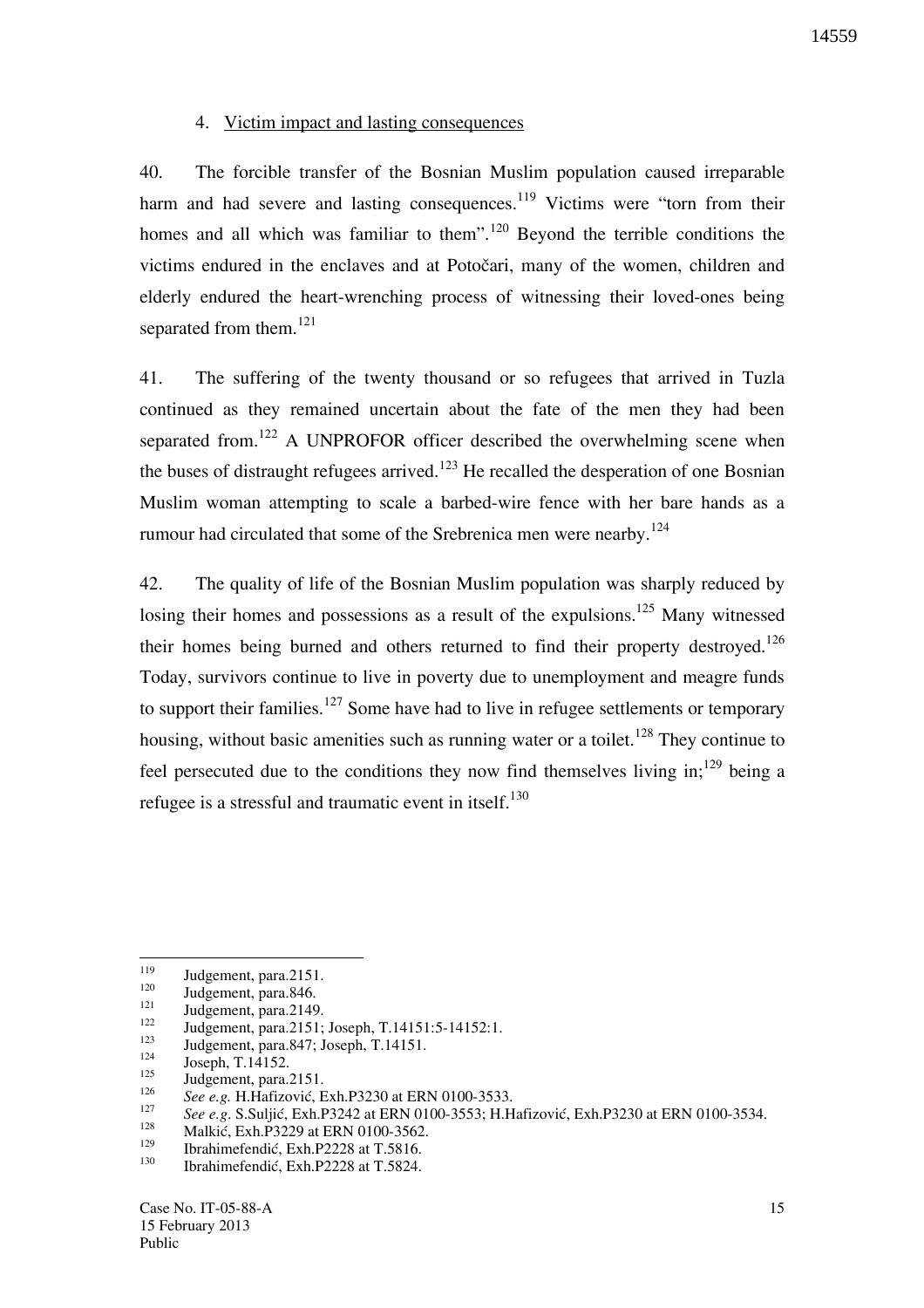#### **C. The gravity of Gvero's conduct warrants an increase in sentence**

43. Gvero's role as a perpetrator of these nefarious crimes was not tangential, trivial or minimal. Gvero made a significant contribution<sup>131</sup> to one of the most notorious campaigns of ethnic cleansing in modern history. He "participated in the JCE to Forcibly Remove from its inception" and "[h]is involvement was not limited to the initial stages of the plan, but continued throughout its implementation".<sup>132</sup> As one of the most senior officers in the VRS Main Staff, he played an important role in overseeing the strategy to forcibly remove the Bosnian Muslims from Srebrenica and  $\check{Z}$ epa.<sup>133</sup> He also contributed to the JCE through his efforts to delay and block international protective intervention.<sup>134</sup> Given those findings and the seriousness of the crimes for which he was convicted, a sentence of five years is manifestly inadequate.

44. The Chamber's basis for imposing such a surprisingly low sentence seems to be its characterisation of Gvero's contributions as "not decisive" and "not numerous".<sup>135</sup> The Chamber also considered there was "no evidence of his involvement in the decision-making process with regard to any military action relating to the plan."<sup>136</sup> But the Chamber could only make these statements by ignoring its own previous findings.

45. Gvero shared the intent and played an important role throughout the JCE to Forcibly Remove. He was aware from 1992 onwards of the plan to expel the Bosnian Muslim population.<sup>137</sup> From 1995, Gvero had "a wide and substantive knowledge of the strategies and goals of the political leadership of RS" including forcing civilian populations from the enclaves.<sup>138</sup> He acted with full knowledge of Directive  $7$ ;<sup>139</sup> the plan to create "an unbearable situation of total insecurity with no hope of further

<sup>131</sup> <sup>131</sup> Judgement, paras.1820, 1822, 2203.

 $\frac{132}{133}$  Judgement, para.2205.

<sup>133</sup> Judgement, paras.1805-1807. *See also* Judgement, para.1820 ("Gvero played a limited but important role in supporting VRS' military action, which was essential to the success of the plan to forcibly transfer").

<sup>&</sup>lt;sup>134</sup> Judgement, paras.1820, 1822, 2203.

 $\frac{135}{136}$  Judgement, para.2203.

 $\frac{136}{137}$  Judgement, para.2203.

 $\frac{137}{138}$  Judgement, paras. 91, 1758.

 $\frac{138}{139}$  Judgement, para.1759.

<sup>139</sup> Judgement, para.1833. *See also* Judgement, paras.1801-1803.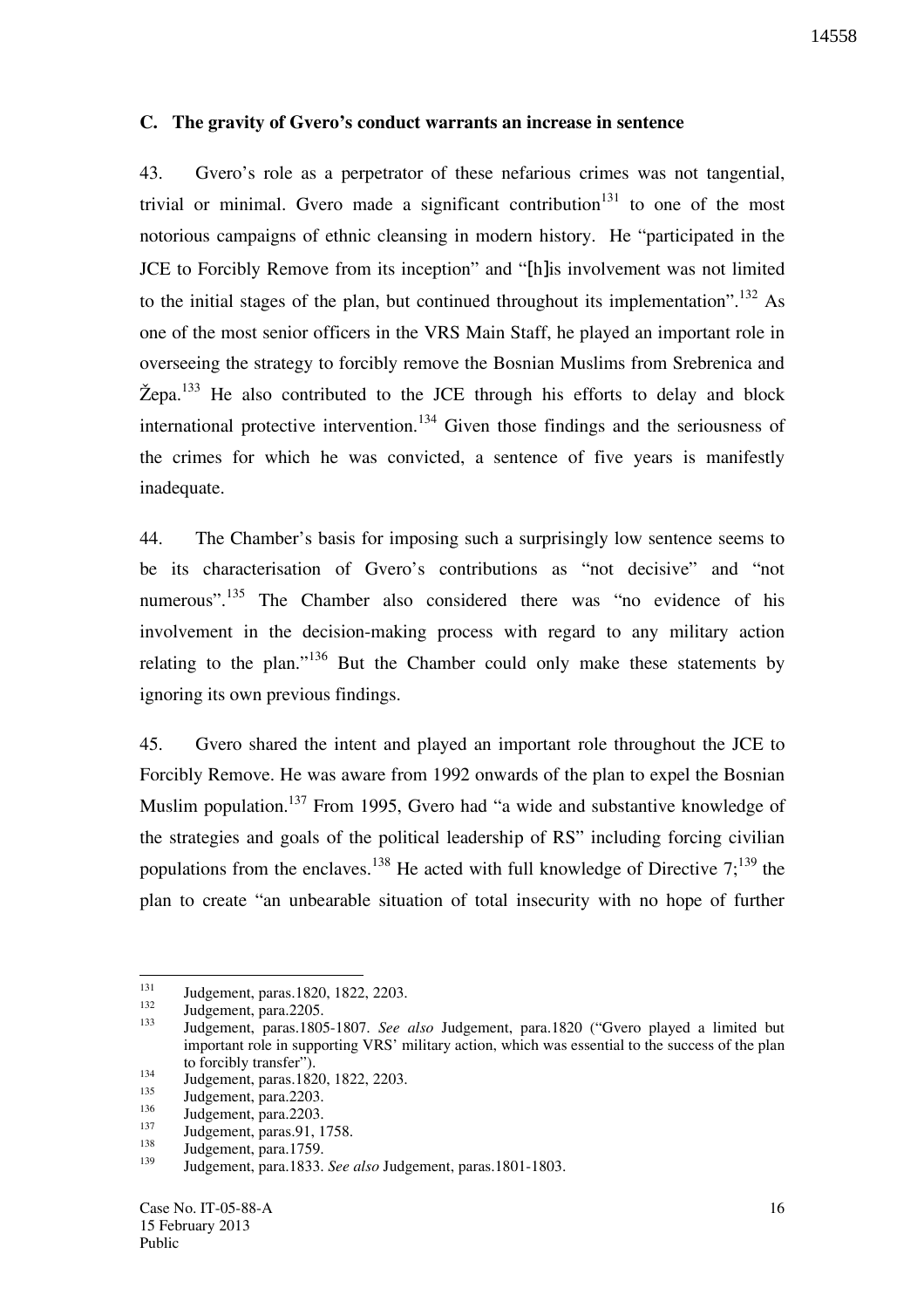survival or life for the inhabitants of Srebrenica and  $\check{Z}epa."$ <sup>140</sup> He knew the role of the VRS in implementing this policy and the methods agreed for achieving it, including the restriction of humanitarian aid and the military attack on the enclaves.<sup>141</sup> With this knowledge, he participated in the JCE throughout its implementation.<sup>142</sup>

46. Gvero played a vital role within the VRS Main Staff in support of the forcible removal operation. As the Chamber found, "Gvero's involvement is noticeable throughout the *Krivaja-95* and Žepa operations: he was provided with crucial information and was involved at critical junctures."<sup>143</sup> For instance, Gvero was personally present at the IKM in Pribićevac on 9 July 1995, together with Krstić, who was leading the VRS' advances on Srebrenica.<sup>144</sup> He was kept informed of military actions and was the specific recipient of key documents—including Tolimir's telegram forwarding Karadžić's order to capture Srebrenica on 9 July and a memorandum from Tolimir and Mladić on 13 July with specific instructions on POWs.<sup>145</sup> Gvero was also kept abreast of the negotiations concerning  $\check{Z}$ epa.<sup>146</sup> Further, as the most senior officer present at the VRS Main Staff at times during 13, 19 and 25 July, assistant commanders reported to Gvero and he was required to intervene directly in military action.<sup>147</sup> The importance of his role is exemplified by his direct order on 13 July to capture men from the column.<sup>148</sup> These findings not only show Gvero's important contributions to the JCE, but also show his direct involvement in the decision-making process with regard to military actions related to the JCE, thus contradicting the Chamber's statement at paragraph 2203.

47. Further, Gvero used his position within the Main Staff to delay and block international protective intervention, at a critical juncture in the realisation of the JCE. Through his intentionally misleading communiqué to the press<sup>149</sup> and his false and

 $\overline{a}$ 

 $\frac{140}{141}$  Judgement, para. 1086.

 $\frac{141}{142}$  Judgement, para.1803.

<sup>142</sup> Judgement, para.2205. While the Chamber did not find this factor to be specifically aggravating, it is nonetheless indicative of the extent and duration of Gvero's involvement.

 $\frac{143}{144}$  Judgement, para.1805.

 $\frac{144}{145}$  Judgement, para.1805.

 $\frac{145}{146}$  Judgement, para.1806.

 $\frac{146}{147}$  Judgement, para.1806.

 $\frac{147}{148}$  Judgement, para.1807.

 $\frac{148}{149}$  Judgement, para.1807.

Judgement, para.1815.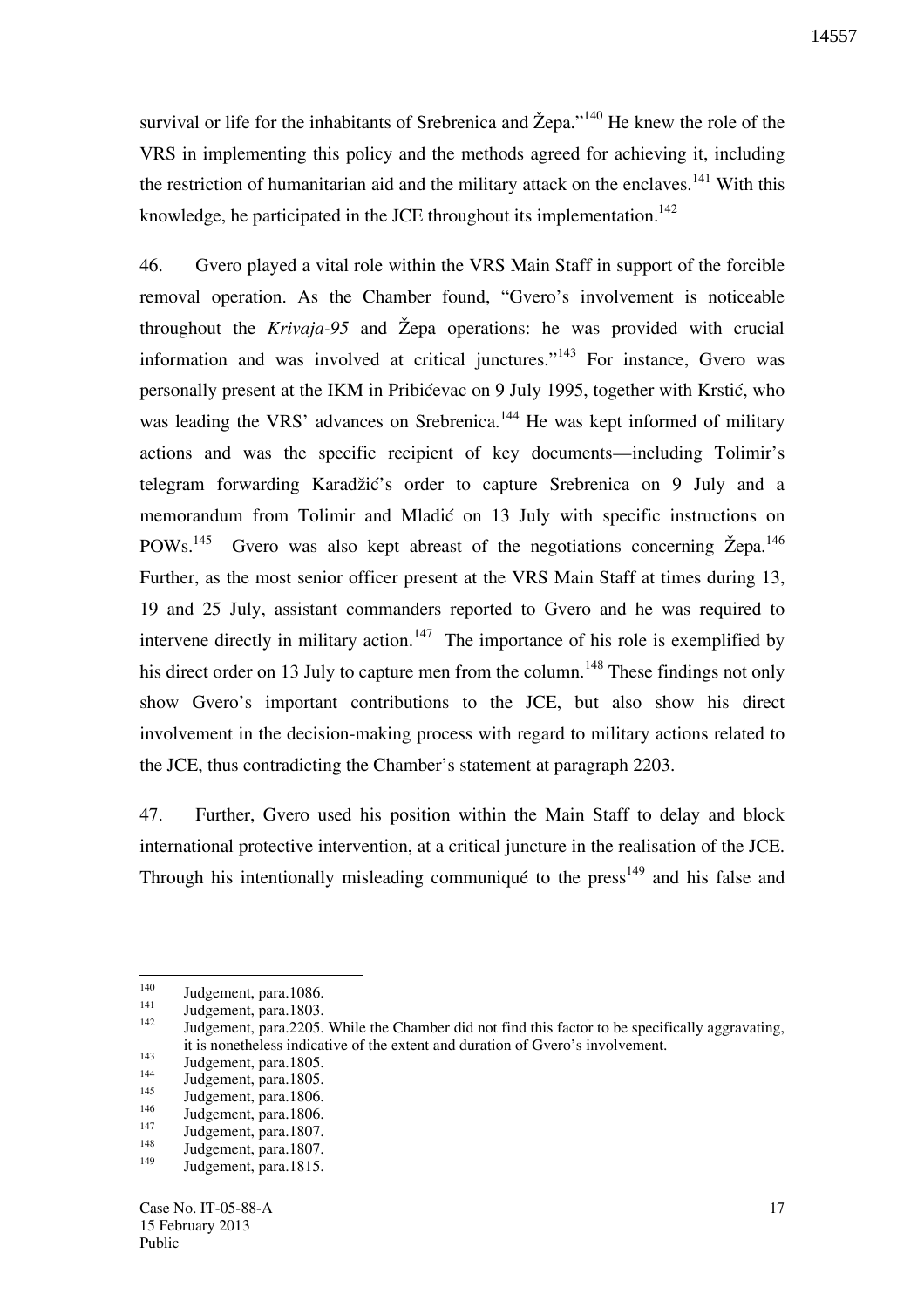threatening statements to General Nicolai,<sup>150</sup> Gvero acted in order to halt NATO air support. $151$  At that point:

> NATO air strikes were essentially the only means by which the VRS' advance towards and capture of the enclave could be halted. From the VRS' perspective, this was the last significant obstacle to the completion of the plan to take over the Srebrenica enclave and forcibly remove its inhabitants.<sup>152</sup>

48. The language at paragraph 2203 is thus contradicted by the Chamber's own findings. Accepting Gvero's nature and degree of participation as found by the Chamber, a five-year sentence is utterly inadequate.

# **D. The sentence is completely outside the range of sentences imposed in similar cases**

49. The manifest failure to give due weight to the seriousness of Gvero's offences is highlighted by reference to other cases that have considered the crimes of persecution and forcible transfer and, in particular, the forcible transfer from Srebrenica.

50. While the precedential effect of sentences rendered by the Tribunal is limited, as sentences must be tailored to fit the specific circumstances of each case, $153$  a sentence should not be "out of reasonable proportion with a line of sentences passed in similar circumstances for the same offences".<sup>154</sup>

51. Here, Gvero's sentence is completely outside the range of sentences imposed for accused convicted for forcible displacement crimes.<sup>155</sup> In fact, the Chamber did not consider any Tribunal decisions in its assessment of the appropriate sentence,

<sup>150</sup>  $150$  Judgement, para.1816.

 $\frac{151}{152}$  Judgement, para.1818.

Judgement, para.1818.

<sup>153</sup> *See e.g. Blagojević* AJ, para.333. 154

*Jelisi}* AJ, para.96, cited with approval in *Babi}* AJ, para.33; *Kordi}* AJ, para.1064. *See also ^elebi}i* AJ, paras.756-758. 155

*See e.g. Krajišnik* AJ (paras.797, 819) where Krajišnik was sentenced to 20 years' imprisonment for persecution (forcible displacements), deportation and forcible transfer as a JCE member. *See also Simić* TJ, where Miroslav Tadić was convicted for aiding and abetting persecution based on the forcible displacement of 16 named individuals (paras.1042-1044, 1052, 1093, 1119). He did not share the persecutory intent and he demonstrated remorse (paras.1043, 1098). He received a sentence of eight years' imprisonment (para.1122).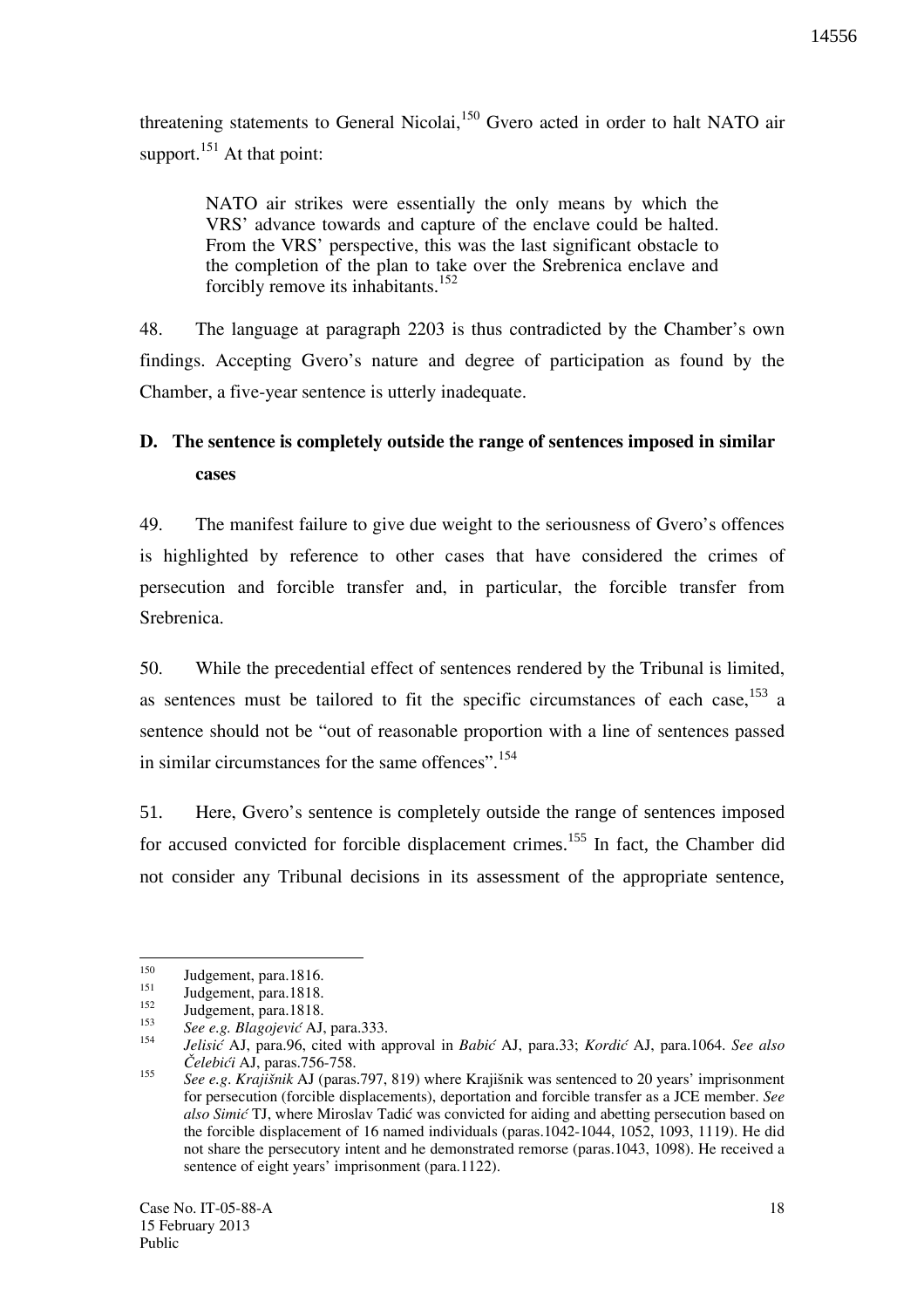something it should have done.<sup>156</sup> In particular, the Chamber should have considered the *Blagojević* decision, which highlights the manifest inadequacy of Gvero's sentence.

52. Vidoje Blagojević was sentenced to 15 years' imprisonment, following appeal proceedings, for his participation in the ethnic cleansing of Srebrenica.<sup>157</sup> He was convicted for aiding and abetting murder, persecutions and inhumane acts (forcible transfer).<sup>158</sup> The murder convictions related solely to opportunistic killings.<sup>159</sup> He was not one of the major participants in the commission of the crimes. In contrast to the commanders of the Main Staff and MUP who played key roles in designing and executing the common plan, Blagojević's contribution was primarily through his assistance to the forcible transfer operation.<sup>160</sup> The trial chamber recognized the inherent gravity of the offences, noting that the campaign of persecutions was "enormous in scale" and included a criminal enterprise to forcibly transfer over 25,000 Bosnian Muslims.<sup>161</sup> Although Blagojević was convicted for a greater range of crimes than Gvero,  $162$  his primary contribution was to the forcible transfer. He was not a major participant and he was convicted only as an aider and abettor, not a perpetrator. However, the significantly greater sentence imposed on Blagojević recognizes the inherent gravity and scale of the ethnic cleansing operation in Srebrenica. The sentence handed down to Gvero does not.

# **E. The mitigating factors recognised by the Chamber do not justify such a plainly inadequate sentence**

53. None of the mitigating factors identified by the Chamber could justify such a plainly inadequate sentence. In relation to Gvero's age and medical conditions, the Chamber indicated that it afforded these factors "some weight".<sup>163</sup> With respect to his character, the Chamber noted that it gave very limited weight to this as a mitigating factor.<sup>164</sup> By the Chamber's own reasoning, none of these mitigating factors were

 156 *Krsti}* AJ, para.250; *^elebi}i* AJ, para.757. 157

*Blagojević* AJ, Chapter VI, Disposition. 158

*Blagojević* TJ, Chapter X, Disposition.

<sup>159</sup> *Blagojevi}* TJ, paras.746-749.

<sup>160</sup> *Blagojević* TJ, para.835.

<sup>161</sup> <sup>161</sup> *Blagojević* TJ, para.837.

<sup>162</sup> However, the Prosecution has appealed Gvero's acquittal for opportunistic killings: *see supra* I.

 $\frac{163}{164}$  Judgement, para.2208.

Judgement, para.2209.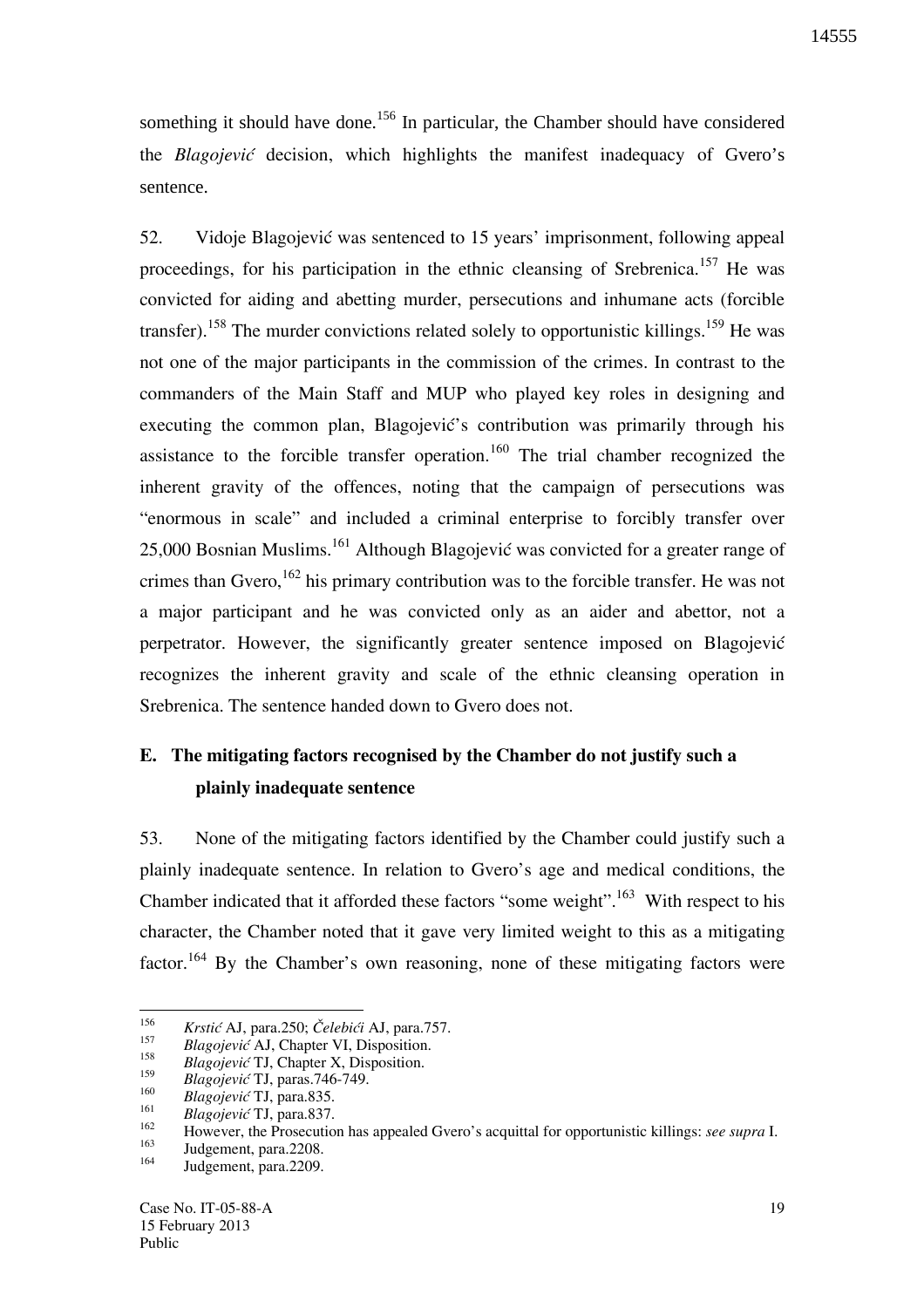accorded significant weight.<sup>165</sup> The mitigating factors identified by the Chamber do not, therefore, explain the unreasonably low sentence imposed upon Gvero.

54. In any case, while in appropriate circumstances compelling mitigating factors could justify a substantial "discount" in sentence, none of the factors applicable to Gvero justify such a reduction. In the context of crimes of such gravity, little weight should be given to the personal circumstances of an accused.<sup>166</sup>

# **F. The sentence imposed undermines the primary purposes of deterrence and retribution**

55. Although the Chamber recognized the importance of the purposes of retribution and deterrence,  $167$  the sentence imposed simply cannot be reconciled with these sentencing purposes and further demonstrates that it has been "taken from the wrong shelf".

56. A sentence of five years' imprisonment fails to reflect the outrage of the international community for these crimes and to adequately condemn "the international risk-taking of the offender, the consequential harm caused by the offender, and the normative character of the offender's conduct".<sup>168</sup> The forced purging of the Srebrenica and  $\zeta$  enclaves, coupled with the dire humanitarian crisis that occurred at Potočari, endures as a truly horrific and defining moment of the conflict. Moreover, a sentence of only five years' imprisonment falls woefully short of providing justice to the victims of this massive ethnic cleansing operation.

57. The sentence imposed by the Chamber also fails to meet the purpose of deterrence. Gvero significantly contributed to a common plan to engage in ethnic cleansing, which was carried out *inter alia* through terrorisation of the Bosnian Muslim civilian population, and cruel and inhumane treatment. He acted with discriminatory intent. The victims of this operation were in the tens of thousands. A clear message must be sent to those who perpetrate crimes on such a massive scale

<sup>165</sup> <sup>165</sup> Although the Chamber recognised Gvero's voluntary surrender as a mitigating circumstance, it did not state that this should be given significant weight (*cf.* Judgement, para.2222). In any case, the mere voluntary surrender of Gvero cannot justify the unreasonably low sentence he received. 166

*See e.g.* the approach in *Kordić* TJ, para.848; *Blaškić* TJ, para.782; *Banović* SJ, para.75, *Mrda* SJ, para.92.

 $167$  Judgement, paras. 2128-2129.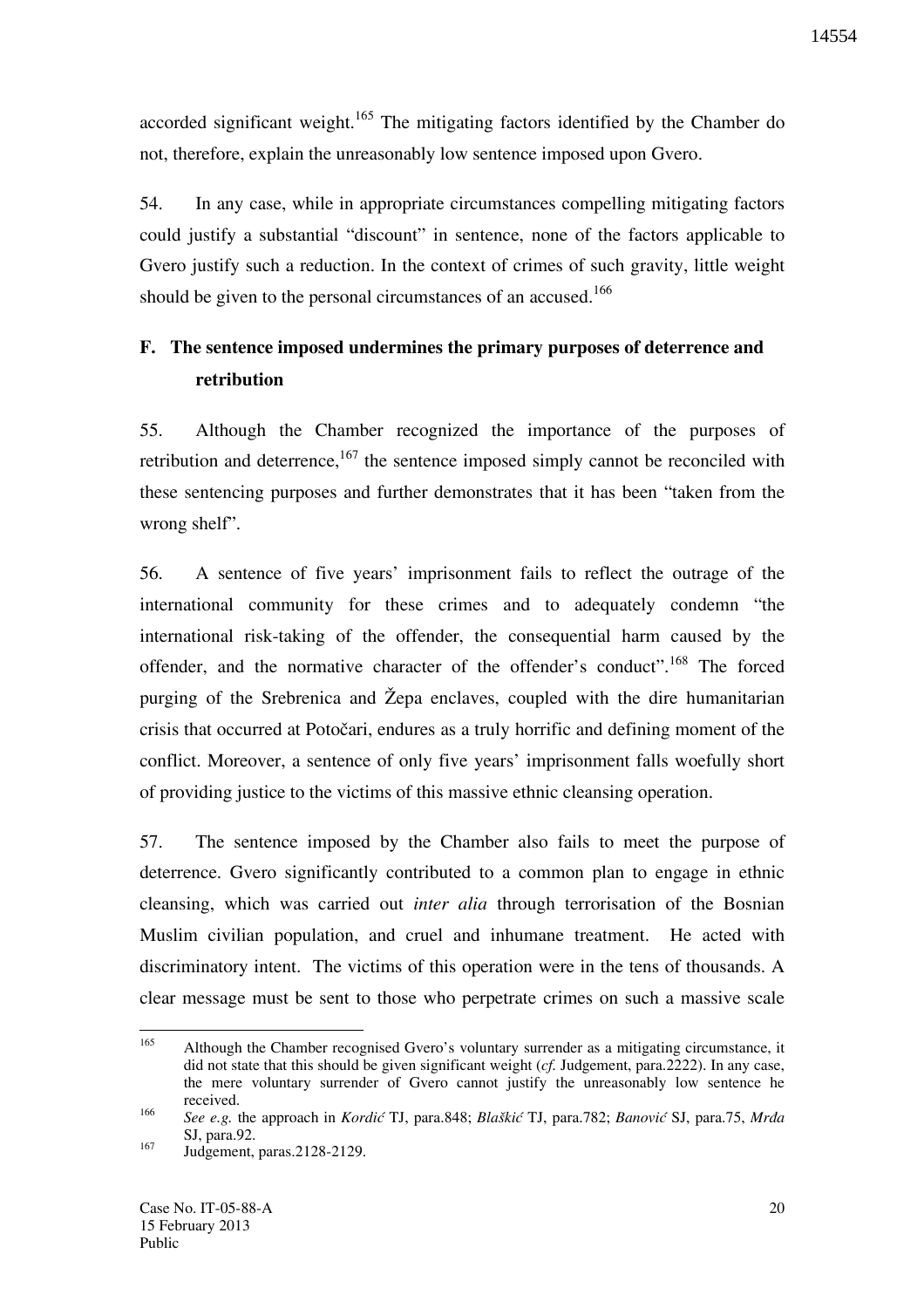that this conduct will be severely punished. A sentence of five years imprisonment for offending of this nature will not have the effect of deterring other potential perpetrators from committing similar crimes.<sup>169</sup>

### **G. Remedy**

58. The Appeals Chamber should substitute the manifestly inadequate sentence with one that is just and reasonable.

Word Count: 6,650

Dated this 15<sup>th</sup> day of February 2013 At The Hague, The Netherlands

beals Division

168 *Kordić* AJ, para.1075, citing *R. v. M. (C.A.)* [1996] 1 S.C.R., para.80. 169 *Krajišnik* AJ, para.805.

 $\overline{a}$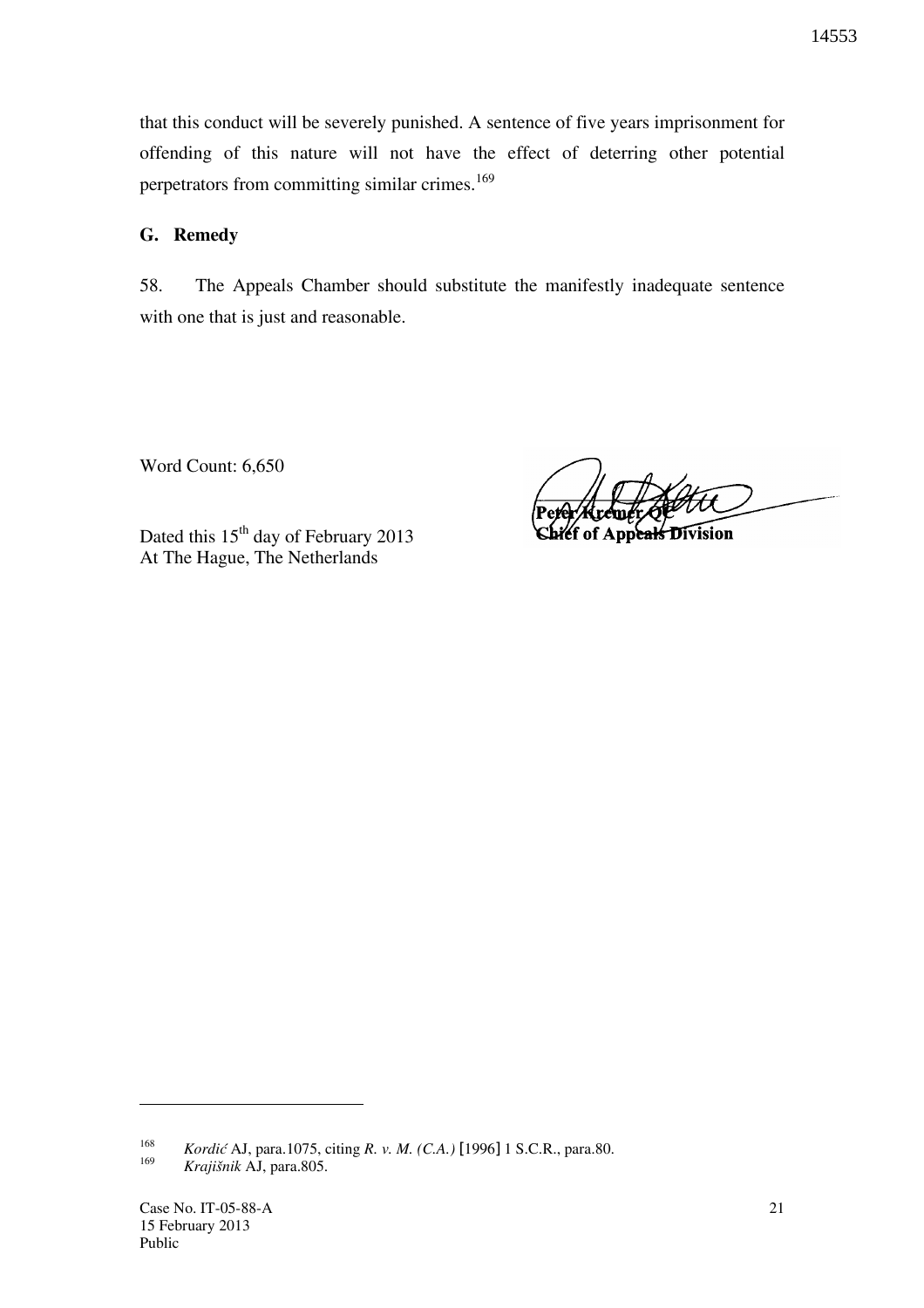# **RULE 111 DECLARATION**

The Prosecutor will exercise due diligence to comply with his continuing Rule 68 disclosure obligations during the appeal stage of this case. As of the date of this filing, the Prosecutor has disclosed, or is in the process of disclosing, to the Accused all material under Rule 68(i) which has come into his actual knowledge and, in addition, has made available to them collections of relevant material held by the Prosecutor.

ak Division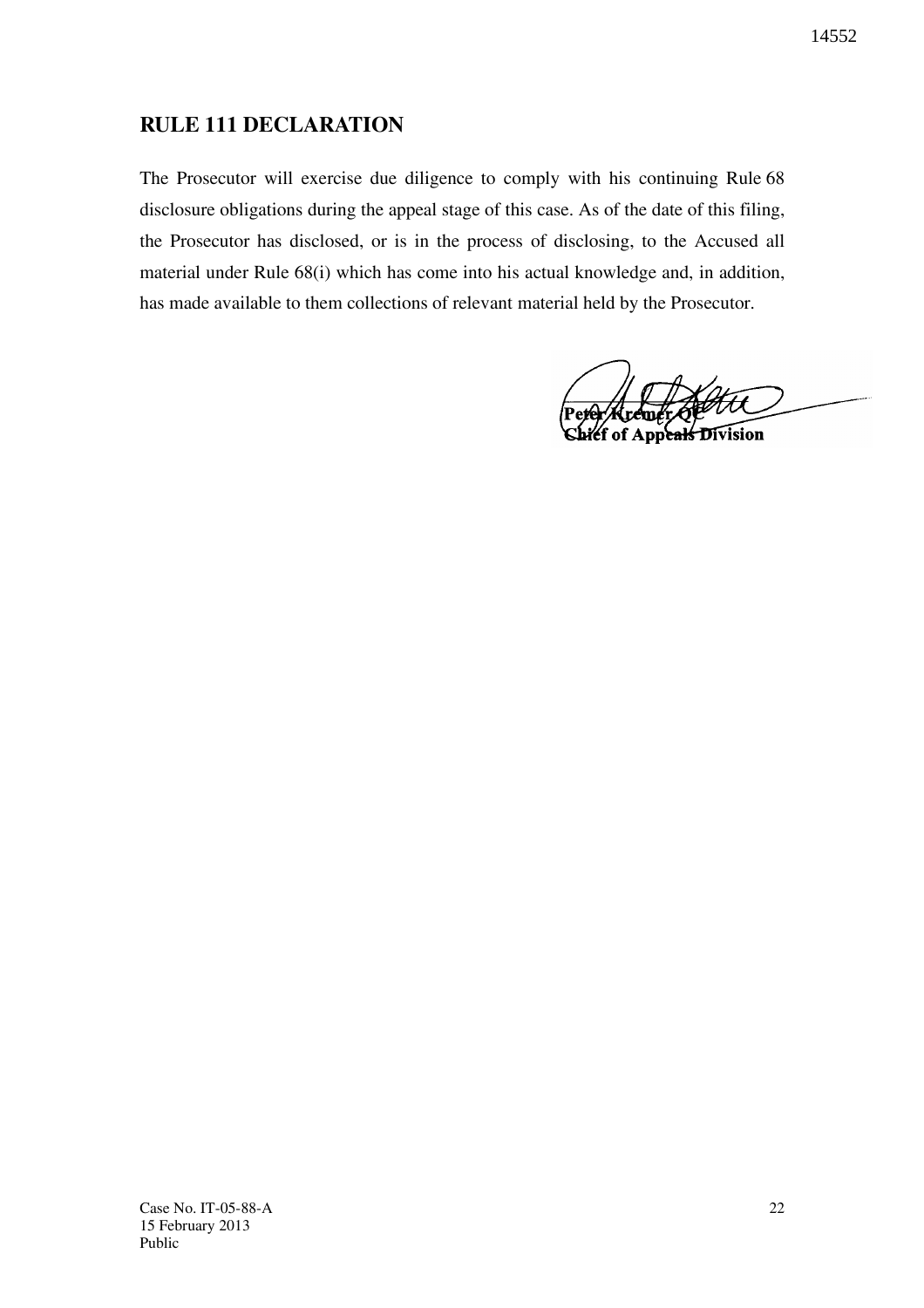# **GLOSSARY**

# **Prosecutor v. Vujadin Popović et al., Case No. IT-05-88**

| Abbreviation used in<br><b>Prosecution Appeal Brief</b> | <b>Full citation</b>                                                                                                                                                                            |
|---------------------------------------------------------|-------------------------------------------------------------------------------------------------------------------------------------------------------------------------------------------------|
| Chamber                                                 | Trial Chamber in Prosecutor v. Vujadin Popović, Ljubiša<br>Beara, Drago Nikolić, Ljubomir Borovčanin, Radivoje Miletić,<br>Milan Gvero, Vinko Pandurević, Case No. IT-05-88-T                   |
| Judgement                                               | Prosecutor v. Vujadin Popović, Ljubiša Beara, Drago Nikolić,<br>Ljubomir Borovčanin, Radivoje Miletić, Milan Gvero, Vinko<br>Pandurević, Case No. IT-05-88-T, T.Ch., Judgement, 10 June<br>2010 |

## **ICTY Authorities**

| Abbreviation used in<br><b>Prosecution Appeal Brief</b> | <b>Full citation</b>                                                                                       |
|---------------------------------------------------------|------------------------------------------------------------------------------------------------------------|
| Babić AJ                                                | Prosecutor v. Milan Babić, Case No.IT-03-72-A, App.Ch.,<br>Judgement on Sentencing Appeal, 18 July 2005    |
| <b>Banović SJ</b>                                       | Prosecutor v. Predrag Banović, Case No.IT-02-65/1-S, T.Ch.,<br>Sentencing Judgement, 28 October 2003       |
| Blaškić TJ                                              | Prosecutor v. Tihomir Blaškić, Case No.IT-95-14-T, T.Ch.,<br>Judgement, 3 March 2000                       |
| Blagojević AJ                                           | Prosecutor v. Vidoje Blagojević and Dragan Jokić, Case<br>No.IT-02-60-A, App.Ch., Judgement, 9 May 2007    |
| Blagojević TJ                                           | Prosecutor v. Vidoje Blagojević and Dragan Jokić, Case<br>No.IT-02-60-T, T.Ch., Judgement, 17 January 2005 |
| Čelebići AJ                                             | Prosecutor v. Zejnil Delalić et al., Case No.IT-96-21-A,<br>App.Ch., Judgement, 20 February 2001           |
| Galić AJ                                                | Prosecutor v. Stanislav Galić, Case No.IT-98-29-A, App.Ch.,<br>Judgement, 30 November 2006                 |
| Jelisić AJ                                              | Prosecutor v. Goran Jelisić, Case No.IT-95-10-A, App.Ch.,<br>Judgement, 5 July 2001                        |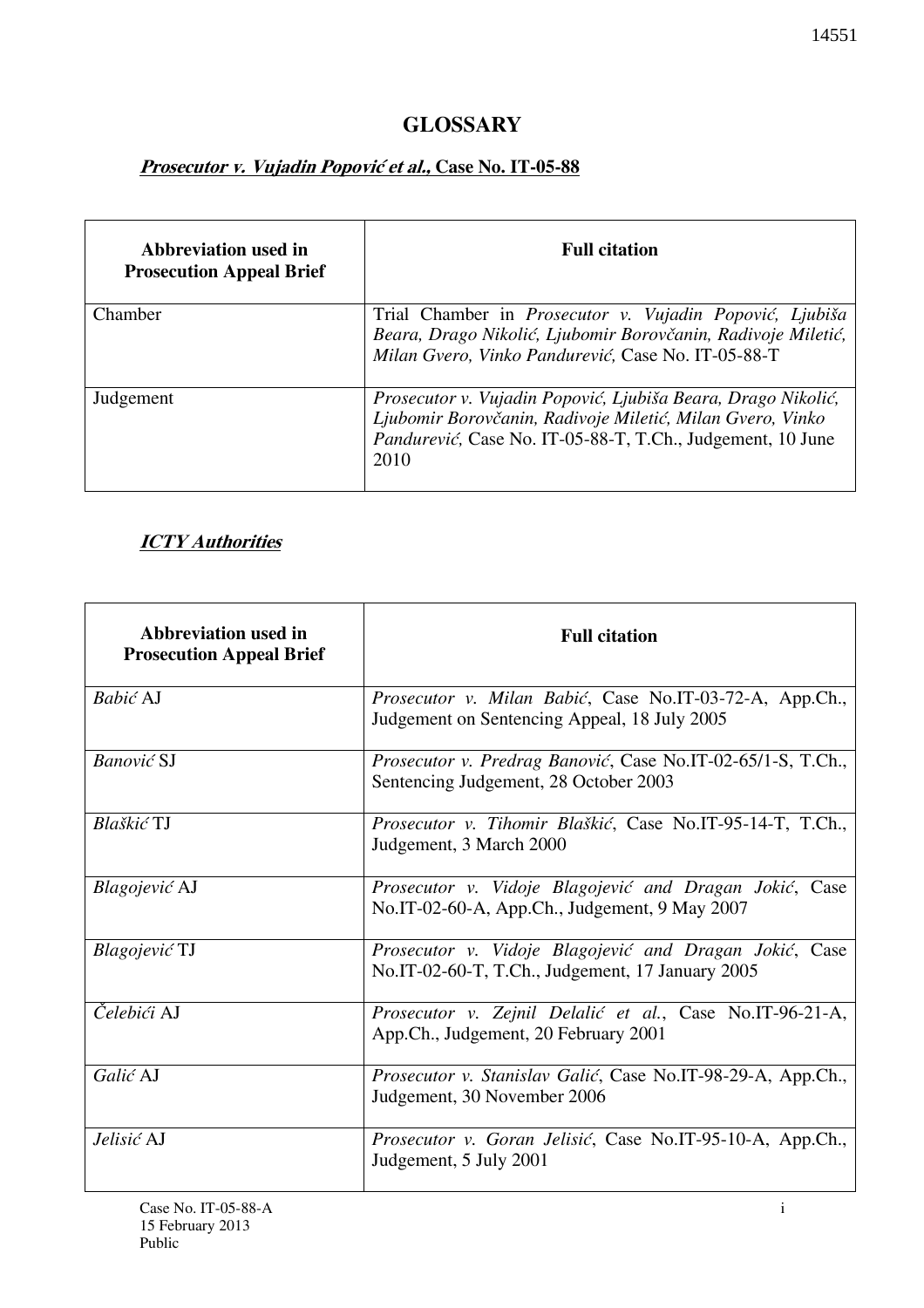| Abbreviation used in<br><b>Prosecution Appeal Brief</b> | <b>Full citation</b>                                                                                                                                                                       |
|---------------------------------------------------------|--------------------------------------------------------------------------------------------------------------------------------------------------------------------------------------------|
| Karadžić JCE III Decision                               | Prosecutor v. Radovan Karadžić, Case No.IT-95-5/18-<br>AR.72.4, App.Ch., Decision on Prosecution's Motion<br>Appealing Trial Chamber's Decision on JCE III Foreseeability,<br>25 June 2009 |
| Kordić AJ                                               | Prosecutor v. Dario Kordić and Mario Čerkez, Case No. IT-<br>95-14/2-A, App.Ch., Judgement, 17 December 2004                                                                               |
| Kordić TJ                                               | Prosecutor v. Dario Kordić and Mario Čerkez, Case No. IT-<br>95-14/2-A, T.Ch., Judgement, 26 February 2001                                                                                 |
| Krajišnik AJ                                            | Prosecutor v. Momčilo Krajišnik, Case No.IT-00-39-A,<br>App.Ch., Judgement, 17 March 2009                                                                                                  |
| Krstić AJ                                               | Prosecutor v. Radislav Krstić, Case No.IT-98-33-A, App.Ch.,<br>19 April 2004                                                                                                               |
| Mrđa SJ                                                 | Prosecutor v. Darko Mrda, Case No.IT-02-59-S, T.Ch.,<br>Sentencing Judgement, 31 March 2004                                                                                                |

## **ICTR Authorities**

| Abbreviation used in<br><b>Prosecution Appeal Brief</b> | <b>Full citation</b>                                                                 |
|---------------------------------------------------------|--------------------------------------------------------------------------------------|
| Gacumbitsi AJ                                           | Prosecutor v. Sylvestre Gacumbitsi, Case No.ICTR-2001-64-<br>A, App.Ch., 7 July 2006 |

*Simić* TJ *Prosecutor v. Blagoje Simić, Miroslav Tadić and Simo Zarić*,

Case No.IT-95-9-T, T.Ch., Judgement, 17 October 2003

### **Other Abbreviations**

| Abbreviation used in<br><b>Prosecution Appeal Brief</b> | <b>Full citation</b>   |
|---------------------------------------------------------|------------------------|
| <b>BiH</b>                                              | Bosnia and Herzegovina |